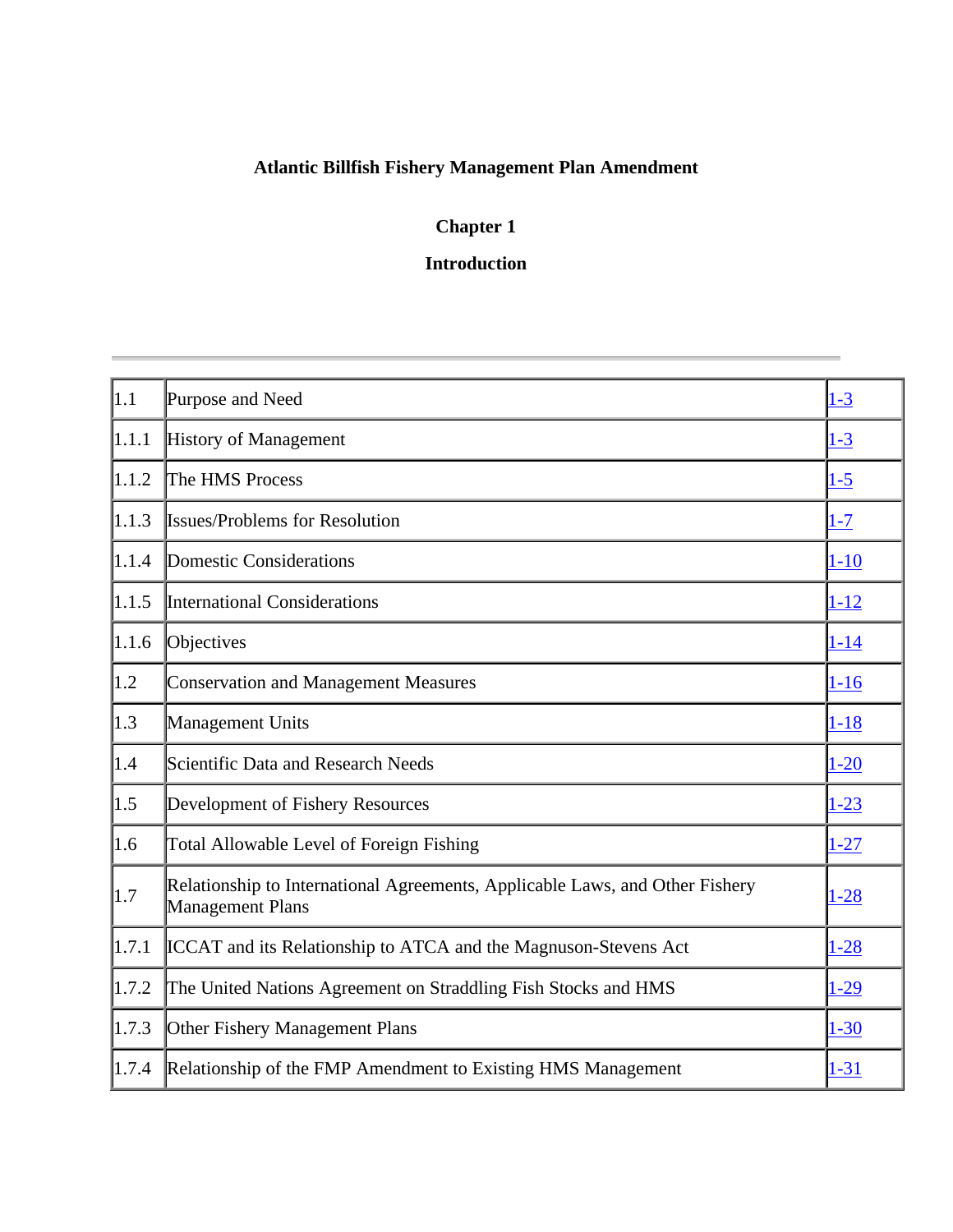| 1.7.5 | Paperwork Reduction Act                                                                     | $1 - 31$    |
|-------|---------------------------------------------------------------------------------------------|-------------|
| 1.7.6 | Coastal Zone Management                                                                     | $1 - 32$    |
| 1.7.7 | <b>Endangered Species Act</b>                                                               | $1 - 32$    |
| 1.7.8 | Marine Mammal Protection Act                                                                | $1 - 32$    |
| 1.7.9 | Federalism                                                                                  | $1 - 33$    |
|       | 1.7.10 Executive Order 12866 (E.O. 12866)                                                   | $1 - 33$    |
|       | 1.7.11 Executive Order 12962 (E.O. 12962)                                                   | $1 - 33$    |
|       | 1.7.12 Applicable State Laws and Policies                                                   | $1 - 33$    |
| 1.8   | What's in the Atlantic Billfish FMP Amendment?                                              | $1 - 35$    |
| 1.9   | Relationship of the Atlantic Billfish FMP Amendment to Magnuson-Stevens Act<br>Requirements | $1 - 36$    |
| 1.10  | List of Preparers                                                                           | <u>1-41</u> |
| 1.11  | List of Agencies and Organizations Consulted                                                | $1 - 42$    |
|       | References for Chapter 1                                                                    | $1 - 43$    |

## **1.1 Purpose and Need**

This integrated document contains all the elements of the Fishery Management Plan (FMP) Amendment, including a revised Final Supplemental Environmental Impact Statement (FSEIS), Regulatory Impact Review (RIR), Final Regulatory Flexibility Analysis (FRFA), and Social Impact Assessment (SIA)/Fishery Impact Statement (FIS).

# **1.1.1 History of Atlantic Billfish Fishery Management**

Atlantic blue and white marlin, west Atlantic sailfish and longbill spearfish resources present a unique challenge for fisheries management in the United States due to their distributional and behavioral patterns. Atlantic billfish management strategies are guided by international (International Commission for the Conservation of Atlantic Tunas; ICCAT) and national mechanisms (the Atlantic Billfish FMP). Two recent actions have changed the focus of billfish management in the Atlantic by the United States. On the national level, passage of the 1996 Magnuson-Stevens Fishery Conservation and Management Act (Magnuson-Stevens Act)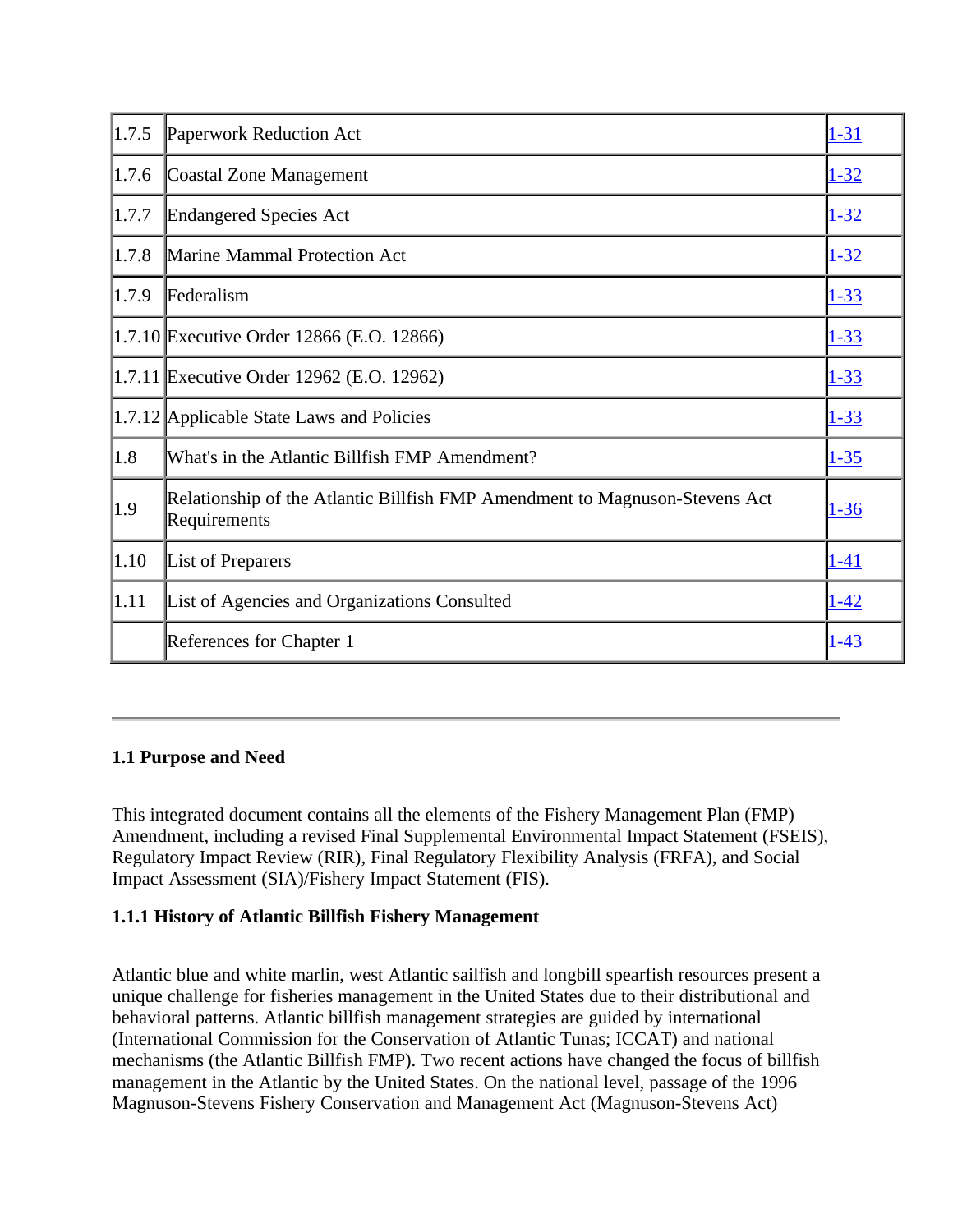initiated fundamental changes in U.S. fishery management policy, shifting emphasis to precautionary management strategies. In September 1997, the National Marine Fisheries Service (NMFS) listed fishery resources considered to be overfished, including Atlantic blue and white marlin. This agency action triggered a suite of management requirements, including development of a rebuilding plan for overfished stocks, and reduction in bycatch and bycatch mortality. Further, in 1998, west Atlantic sailfish was added to the list of overfished species. In the international arena, ICCAT made its first-ever binding recommendation for Atlantic blue and white marlin in 1997, requiring landing reductions of at least 25 percent from 1996 levels by the end of 1999. Improvements in data and monitoring were also included in this recommendation. The United States sponsored a resolution at the 1998 ICCAT meeting resulting in a recommendation that the SCRS develop stock recovery scenarios following the next assessment for Atlantic blue and white marlin in 2000 and west Atlantic sailfish in 2001

The fishery management plan for Atlantic billfish was published in March 1988, and was prepared by the South Atlantic Fishery Management Council (FMC) in cooperation with the Caribbean FMC, Mid-Atlantic FMC, New England FMC and Gulf of Mexico FMC. The FMP responded to four problems in the fishery

1. An intense competition for the available resource between the recreational fishery for billfish and other fisheries that have a bycatch of billfish

2. A developing commercial market for billfish and an increasing value for the product, thus encouraging directed fishing and/or increased retention of incidentally caught billfish, thereby jeopardizing the economically valuable, traditional recreational fishery and undermining the conservation ethic developed by the recreational user group

3. A rapidly expanding domestic tuna longline fishery, which has had a higher billfish bycatch than the historical swordfish fishery; and

• The inadequacy of the statistical and scientific database for stock assessments.

The Atlantic Billfish FMP identified three objectives to address these problems:

- Maintain the highest availability of billfishes to the U.S. recreational fishery by implementing conservation measures that will reduce fishing mortality;
- Optimize the social and economic benefits to the nation by reserving the billfish resource for its traditional use, which in the continental United States is almost entirely a recreational fishery; and
- 3. Increase understanding of the condition of billfish stocks and the billfish fishery.

To achieve the objectives of the FMP, the following management actions were implemented:

- No sale provision: This action prohibited the sale, barter or trade of Atlantic billfish from their management unit (see Section 1.3 for definition of management units);
- Minimum sizes: Recreational minimum sizes limits were established to reduce recreational landings (see Section 3.4.1 for summary);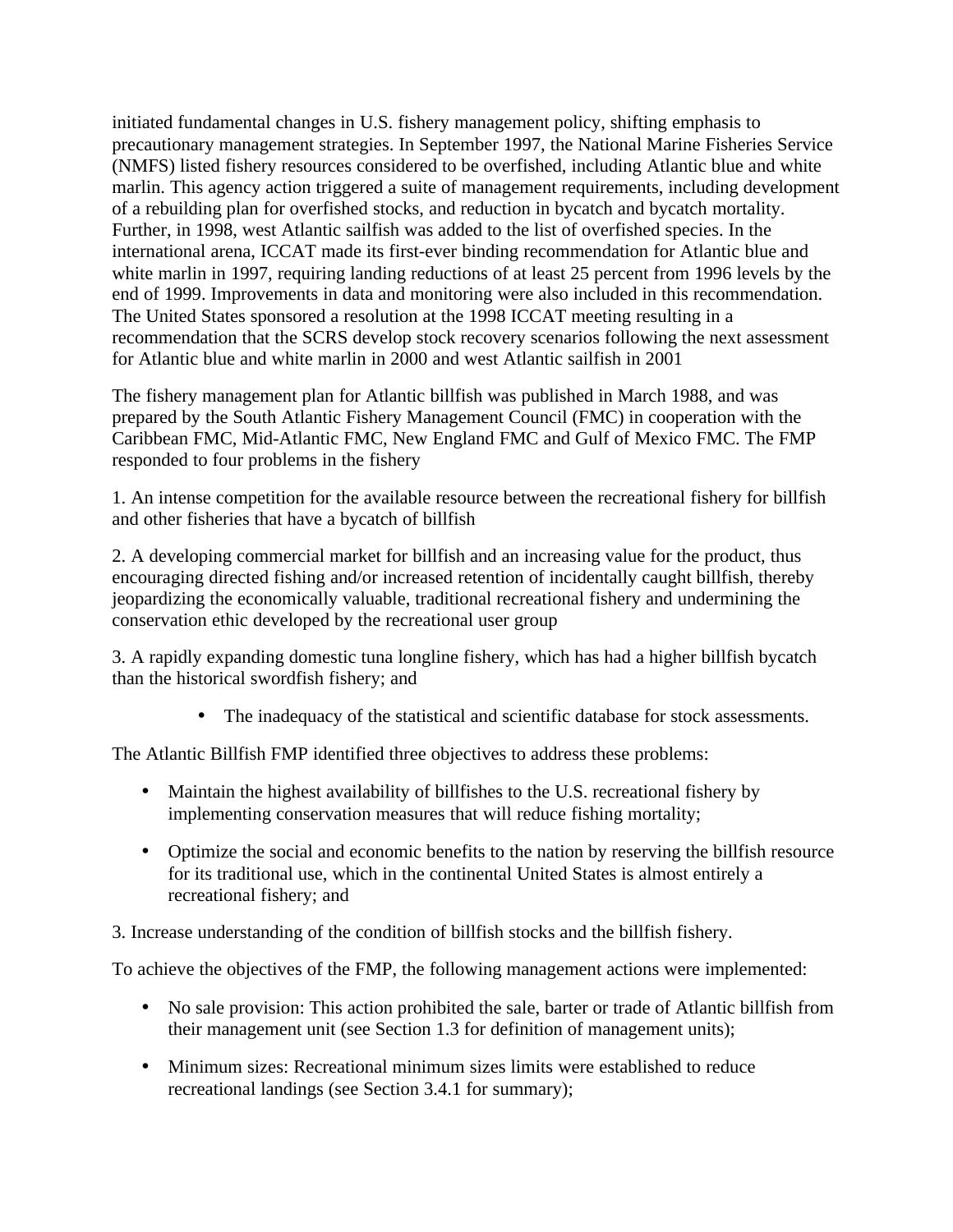- No possession by longliners and drift net vessels: Possession of Atlantic billfish in the U.S. EEZ was prohibited (see Section 3.4.1 for summary); and
- Data reporting: Several data reporting mechanisms were developed or expanded, including: Atlantic billfish was added to the previously required logbooks and observer programs for the swordfish fishery, and mandatory tournament reporting (see Section 3.8).

The 1988 FMP recognized the traditional fishing patterns of the Atlantic billfish fishery, which for the United States, was entirely a recreational fishery until the early 1980s with the development of relatively small commercial landings (approximately 10 percent of recreational Atlantic billfish landing levels) in association with the growing pelagic longline fleet. Therefore, the no sale provision in conjunction with the prohibition on retention by commercial fishing vessels and minimum size restrictions for the recreational fishery established fair and equitable allocation of these fishery resources.

More recently, on March 24, 1998, NMFS published an interim rule (63 FR 14030) under section 305(c)of the Magnuson-Stevens Act, that increased the minimum size limits for Atlantic blue marlin and Atlantic white marlin to 96 inches lower jaw-fork length (LJFL) and 66 inches LJFL, respectively, and specified requirements to notify NMFS of tournaments involving any Atlantic billfish at least 4 weeks prior to commencement. NMFS utilized the increases in size limits to immediately reduce overfishing, and to implement the 1997 ICCAT recommendation, as required by the Atlantic Tunas Convention Act (ATCA). NMFS files an extension and amendment of the interim rule on September 24, 1998 and published on September 29, 1998 (63 FR 51859). The extension of the interim rule, as amended; (1) further increased the minimum size for Atlantic blue marlin to 99 inches lower jaw fork length (LJFL); (2) restated the minimum size for Atlantic white marlin as 66 inches LJFL; (3) established a recreational bag limit of one Atlantic marlin (blue or white marlin) per vessel per trip; (4) granted the Assistant Administrator for Fisheries (AA) the authority to adjust the bag limit, with a three-day notice, including adjustment to a zero bag limit, if necessary to meet international and domestic management objectives; and (4) continued requirements to notify NMFS of tournaments involving any Atlantic billfish at least 4 weeks prior to commencement. NMFS amended the interim rule on November 13, 1998 (63 FR 63421) by removing the adjustable bag limit provision.

Atlantic billfish are taken as bycatch in the pelagic longline fisheries for swordfish, tuna and pelagic sharks. The frequency occurrence of billfish in pelagic longline gear is generally in proportion to the amount of effort expended, therefore any regulatory actions reducing target species quotas will have a concomitant impact on reducing the number of billfish taken as bycatch. Over the past decade, the North Atlantic swordfish quotas generated by ICCAT have been reduced from over 15,000 mt in the late 1980s and early 1990s, to 10,700 mt for 1999; the United States accounts for approximately 29 percent of the quota. Pelagic sharks are not subject to ICCAT quotas, but the United States has instituted a quota system for sharks. The HMS FMP includes further restrictions on pelagic shark quotas, that may result in reductions in billfish bycatch in this fishery.

## **1.1.2 The HMS Process**

On November 28, 1990, the President of the United States signed into law the Fishery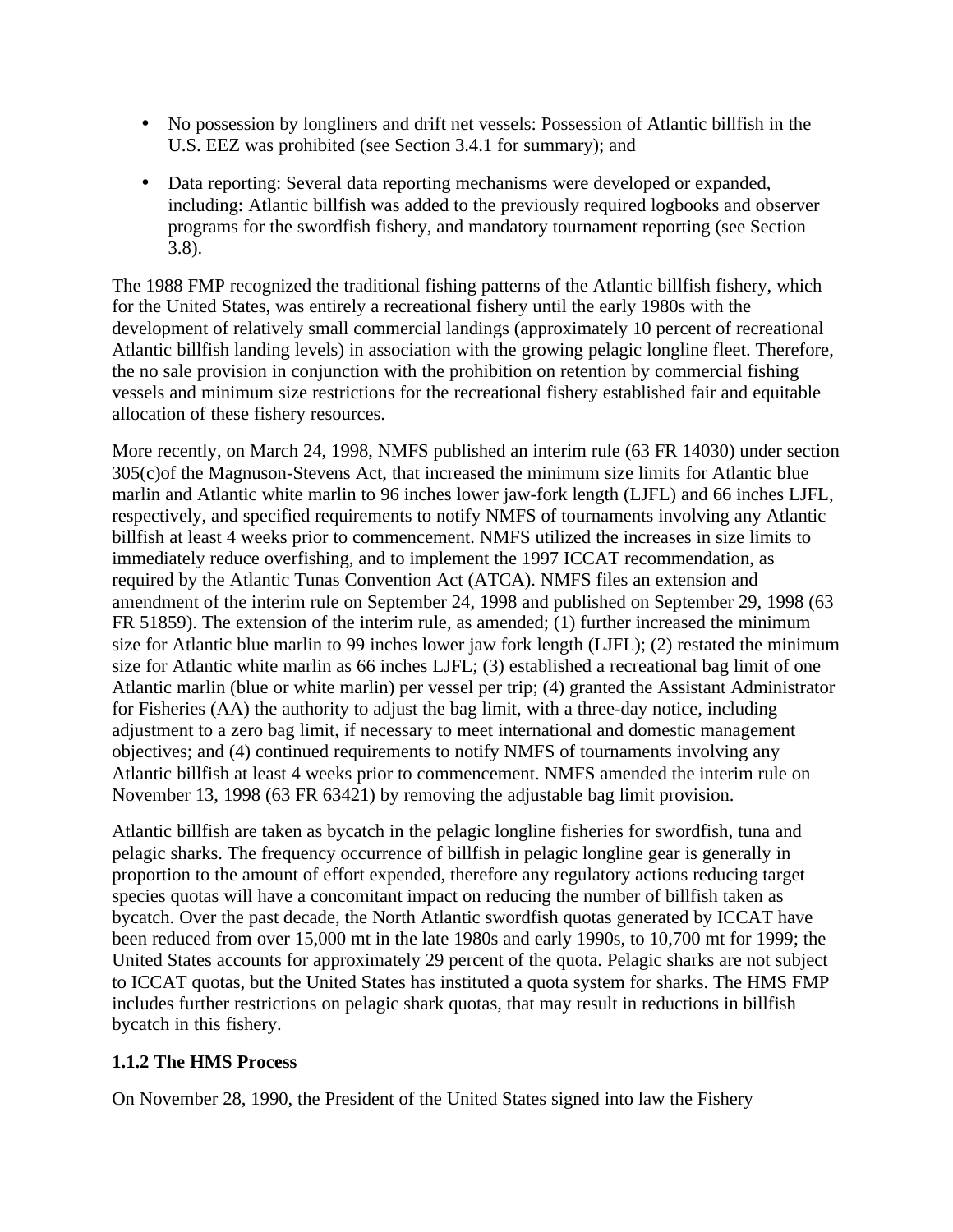Conservation Amendments of 1990 (Pub. L. 101-627). This amendment to the law gave the Secretary of Commerce (Secretary) the authority (effective January 1, 1992) to manage tunas in the exclusive economic zone (EEZ) of the Atlantic Ocean, Gulf of Mexico, and Caribbean Sea under authority of the Magnuson Act (16 U.S.C. 1811). This law also transferred from the Fishery Management Councils to the Secretary, effective November 28, 1990, the management authority for the other highly migratory species (HMS) in the Atlantic Ocean, Gulf of Mexico, and Caribbean Sea (16 U.S.C. 1854(f)(3)).  $\frac{(1)}{1}$  At that time, the Secretary of Commerce designated the National Marine Fisheries Service with the responsibility to manage these Atlantic HMS. In order to accomplish this task, NMFS designed an administrative process for creating fishery management plans (FMPs) and other rulemaking.

In 1996, the Sustainable Fisheries Act (Pub. L. 104-297) amended the Magnuson Act (re-naming it the Magnuson-Stevens Fishery Conservation and Management Act (Magnuson-Stevens Act)) to require that NMFS establish advisory panels (APs) to assist in the development of FMPs and FMP amendments for Atlantic HMS. Given these new requirements, NMFS revised the administrative process it follows to develop FMP documents. The administrative process is outlined below

- Phase 1 -- Planning and Scoping
- a. Notice-of-intent to prepare an FMP or FMP amendment;
- b. Draft issues/options statement;
- c. Initial consultations,
- d. Scoping meetings.
	- Phase 2 -- Preparation of Draft Documents; Consultations and Meetings
- a. Revised issues/options statement;
- b. Documents to be prepared;
- c. Preparation strategy;
- d. Document contents;
- e. International management recommendations;
- f. Timing;
- g. Consultations; meetings with fishery interests.

3. Phase 3 -- Initial Public Review and Comment Period; NEPA Public Review and Comment Period; ANPR Public Review and Comment Period if Applicable; and Public Hearings

- a. Notice of availability to the public; ANPR published if applicable;
- b. Review periods and comments;
- c. Public hearings.
	- Phase 4 -- Preparation of Revised Documents and Proposed Regulations; Consultations and Meetings
- a. Documents to be prepared;
- b. Preparation strategy;
- c. Document contents;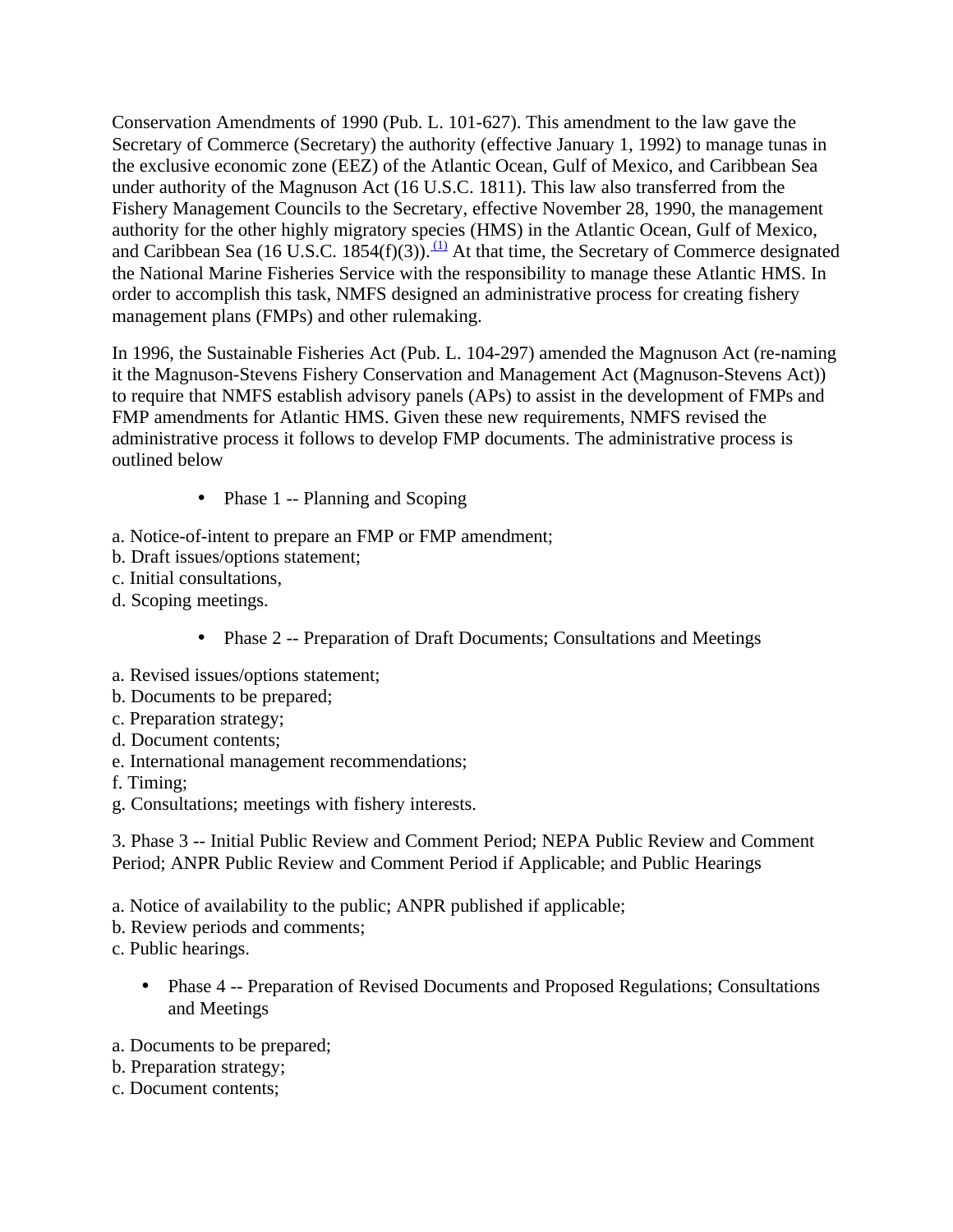d. Timing;

- e. Consultations; meetings with fishery interests.
	- Phase 5 -- Final Public Review and Comment Period; Proposed Regulations Published for Public Review and Comment

a. Notice of availability to the public and proposed regulations published; b. Review periods and comments.

• Phase 6 -- Preparation of Final Documents and Final Regulations

a. Documents to be prepared and document contents;

b. Preparation strategy.

• Phase 7 - Approval and implementation

a. Approval procedures and timing.

• Phase 8 - Continuing and contingency fishery management

a. Framework management measures;

b. Contingency fishery management - emergency actions.

#### **1.1.3 Issues/Problems for Resolution**

The Atlantic billfish complex covered by this FMP amendment includes Atlantic blue marlin (Makaira nigricanus), Atlantic white marlin (Tetrapturus albidus), west Atlantic sailfish (Istiophorus platypterus) and longbill spearfish (Tetrapturus pfluegeri). Although Atlantic swordfish are also billfish, they are not included in this FMP amendment because the directed fishery for that species is conducted primarily for commercial purposes. Atlantic billfish are managed under the FMP for Atlantic Billfish, implemented under the authority of the Magnuson-Stevens Act at 50 CFR part 644, and with the final rule for Atlantic HMS, at 50 CFR part 635. In addition, Atlantic billfish are also subject to the management authority of ICCAT, of which the United States is a member. The Secretary of Commerce is required, under ATCA, to implement all ICCAT recommendations approved by the United States.

The Atlantic billfish FMP amendment addresses the following management problems:

Overfished populations of Atlantic blue marlin and Atlantic white marlin

In 1996, Congress reauthorized the Magnuson Act by passing the Sustainable Fisheries Act (SFA), which included several provisions that directly impacted the management of highly migratory species. One of the new provisions requires NMFS to notify Congress each year on the status of U.S. fisheries. In September, 1997, NMFS submitted the first report, entitled "A Report to Congress: Status of Fisheries in the United States," which listed both Atlantic blue marlin and white marlin as overfished. The 1997 Report of the Standing Committee for Research and Statistics (SCRS) of ICCAT considered both Atlantic blue marlin and Atlantic white marlin as over-exploited, based on assessments conducted during the Third ICCAT Billfish Workshop in May, 1996. Under the Magnuson-Stevens Act, NMFS is required to submit a draft FMP amendment to the Secretary of Commerce within a year of a fishery being designated as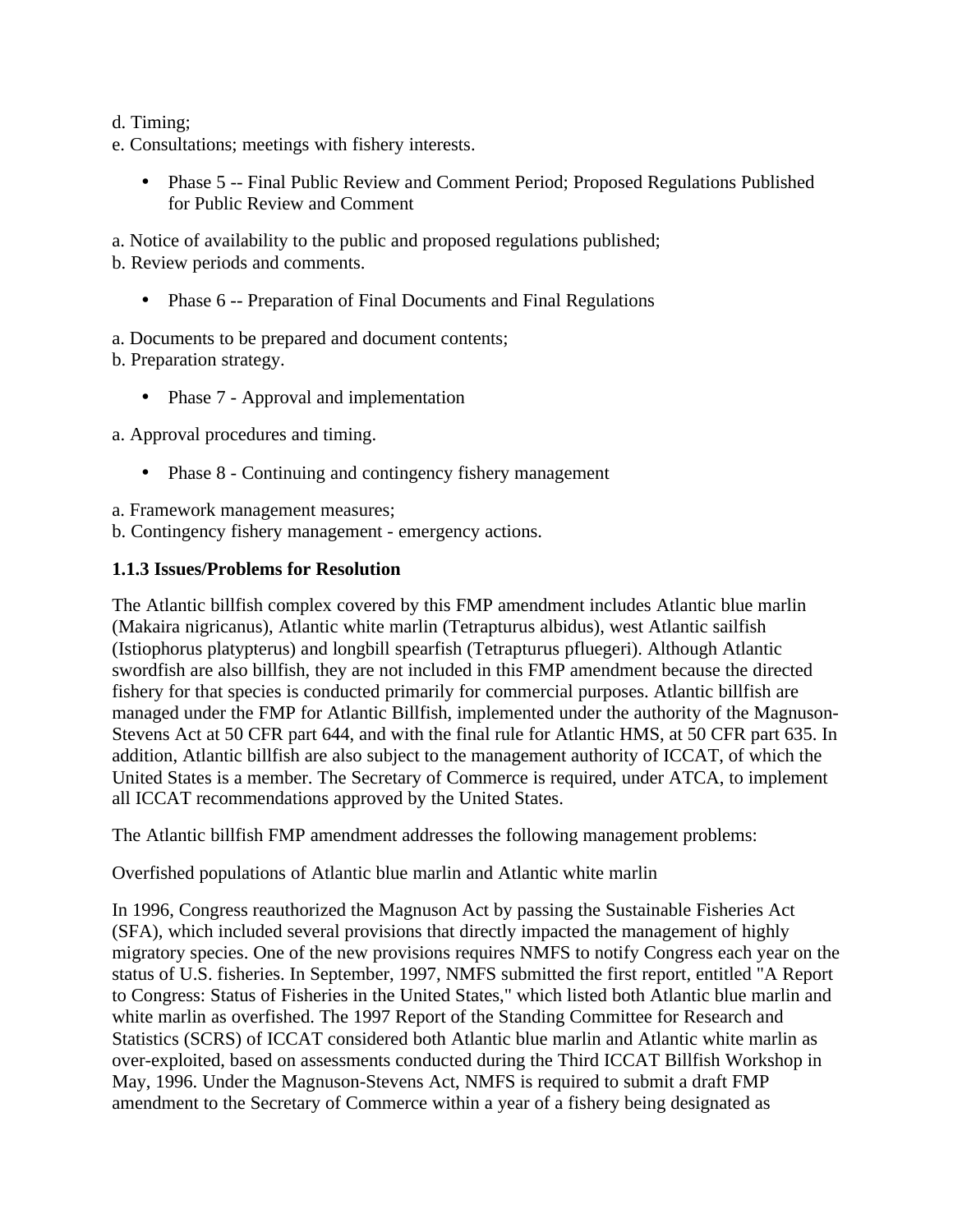overfished. NMFS published a Notice of Availability for the draft Atlantic billfish FMP amendment, including a rebuilding plan, on October 9, 1998 (63 FR 54433). Management alternatives for the amendment to the Atlantic Billfish FMP were developed in consultation with the Billfish Advisory Panel (AP). The AP was created in response to another new provision included in the SFA, that mandated the establishment of APs to assist in the preparation of FMPs or plan amendments involving highly migratory species (Section  $302(g)(1)$ ). Overfishing and overfished stocks may result in reduced population stability; lower or more unpredictable yields and concomitant difficulty sustaining viable charterboat operations; reduced availability to recreational private-boat anglers; economic losses to related businesses (e.g., marinas, tackle shops); and possibly, shifts in ecosystem dynamics. Further exacerbating problems caused by overfishing of all Atlantic billfish, is the fact that the United States shares most of these stock with other countries and is responsible for only five to six percent of Atlantic-wide fishing mortality for these species.

#### Bycatch and discard mortality

Atlantic billfish are now caught almost exclusively on hooks fished from rods and reels or on pelagic longlines. Most rod and reel catches occur as a result of anglers targeting billfish, while most longline catches occur incidently when other species, particularly swordfish and tuna, are targeted. By statutory definition, any fish caught and released either dead or alive is considered as bycatch. The Magnuson-Stevens Act requires that bycatch be avoided to the maximum extent practicable, and if the catch is unavoidable, then the release of fish is to be done in such a manner that the probability of survival is maximized. In short, bycatch is undesirable and should be eliminated. However, the release of fish caught in a recreational fishery may not be undesirable if the survival of released fish is high because of the recreational opportunities they produce without adversely affecting the stocks. Reducing the unintended catch (and mortality) of Atlantic billfish caught on longlines while recognizing the benefits of promoting the release of live fish by recreational anglers, even though the release of these fish in both situations appears to be bycatch (as defined in the Act), is a problem requiring resolution. This problem is exacerbated because the Atlantic billfish FMP manages the directed recreational fishery, while the HMS FMP manages all other major sources of Atlantic billfish fishing mortality (i.e., pelagic longlines). Management measures designed to reduce the non-directed recreational fishing impacts are, therefore, contained in the HMS FMP.

Complicating bycatch management of Atlantic billfishes is the fact that dead discards of all Atlantic billfish combined from U.S. pelagic longline gear represents approximately one percent of the total catch of that gear. In addition, over 60 percent are released alive, based on observer information, resulting in an effective mortality rate by pelagic longlines of less than 0.5 percent of pelagic longline catch. Bycatch and discards of Atlantic billfish in HMS fisheries can be problematic because they further depress overfished stocks, impede stock rebuilding, and, in the case of target species, carry an opportunity cost of foregone harvest or enjoyment for all segments of the fisheries. There is a need to describe and manage all sources of mortality, including bycatch of Atlantic billfish and other organisms (e.g., birds, turtles, marine mammals), in all HMS fisheries. NMFS is subject to national and international requirements to avoid and reduce bycatch and bycatch mortality, most notably under the Magnuson-Stevens Act, the Marine Mammal Protection Act (MMPA), the Endangered Species Act (ESA), and the Atlantic Tunas Convention Act (ATCA), which implements ICCAT recommendations. Bycatch also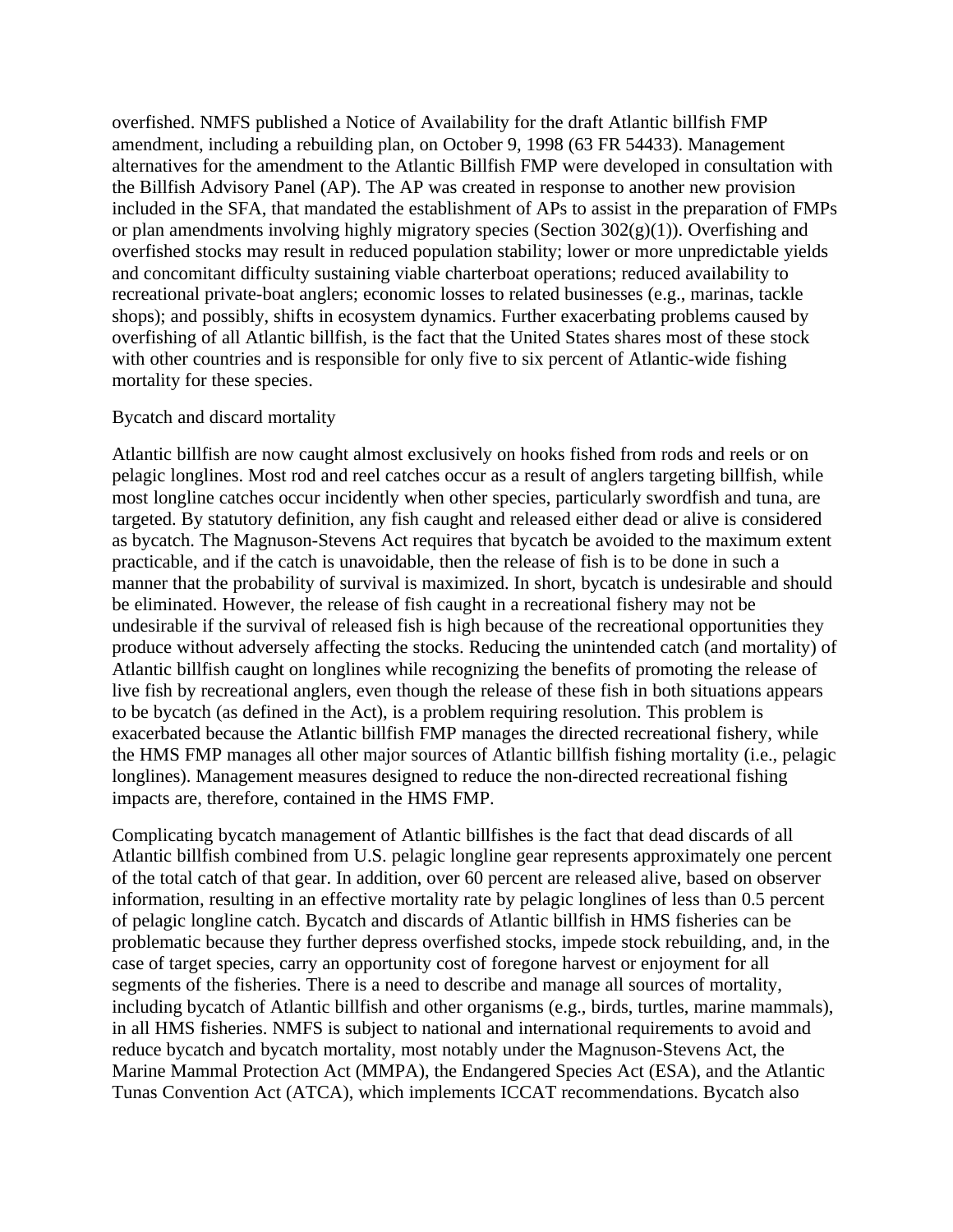plays a role in the overall balance of the pelagic ecosystem when considering the fate of released animals, predator-prey relationships, and environmental quality.

Compliance with the 1997 ICCAT recommendation to reduce Atlantic blue marlin and Atlantic white marlin landings

In 1997, ICCAT adopted a recommendation with several measures to address billfish resources throughout the Atlantic Ocean, including reduction of Atlantic blue marlin and Atlantic white marlin landings by at least 25 percent from 1996 levels, starting in 1998, to be accomplished by the end of 1999. In response to the ICCAT recommendation, as required by ATCA, an interim final rule was published (March 24, 1998; 63 FR 14030), increasing the minimum size of blue marlin and white marlin that could be retained by U.S. recreational anglers for a period of 180 days (March 24, 1998 to September 23, 1998), as a means to initiate U.S. compliance with the ICCAT recommendation. The interim rule was extended and amended on September 24, 1998 for an additional 180 days with an additional increase in the minimum size of Atlantic blue marlin and an implementation of a single marlin per trip retention limit (September 29, 1998; 63 FR 51859). This amendment addresses the use of size limits and retention limits beyond the expiration of the extended interim rule to accomplish the 1997 ICCAT recommendation concerning reduced billfish landings.

## Monitoring and data collection

Under ATCA, the United States must comply with the measure in the 1997 ICCAT recommendation requiring improvement in monitoring, data collection and reporting in all Atlantic billfish fisheries. The mandatory four-week notification requirement for tournaments to register with NMFS initiated improvements in recreational monitoring. NMFS extended this interim rule on September 29, 1998. In addition, section 971i(b)(2)(E) of ATCA requires comparable monitoring of both commercial and recreational fisheries. Monitoring the fishery and its stock requires the collection and timely analysis of fishery-dependent and -independent data. The fishery management program must include measures to ensure adequate social, economic, and biological data collection from all user groups, including, as appropriate: permitting (of vessels, dealers, and importers), observer programs, logbook reporting programs, other selfreporting mechanisms, dockside monitoring, and telephone surveys. This amendment addresses the use of logbooks, permits, observers, and tournament registration beyond the expiration of the extended interim rule to accomplish the 1997 ICCAT recommendation concerning improved monitoring of billfish landings.

## Status of Atlantic sailfish and longbill spearfish populations

The SCRS completed the most recent assessment of west Atlantic sailfish and longbill spearfish (catches are reported together in ICCAT catch statistics) in 1993, and included data collected through 1991. West Atlantic sailfish biomass trends have declined to fully exploited or overexploited levels based on these analyses; the status of longbill spearfish is difficult to determined because their relative infrequency occurrence in the pelagic longline or recreational fisheries. The SCRS estimated that the 1996 relative biomass for west Atlantic, sailfish biomass was 62 percent of the biomass needed to produce maximum sustainable yield (MSY). West Atlantic sailfish are categorized as overfished based on the status determination criteria developed in this document. NMFS listed west Atlantic sailfish among overfished species in the Atlantic Ocean in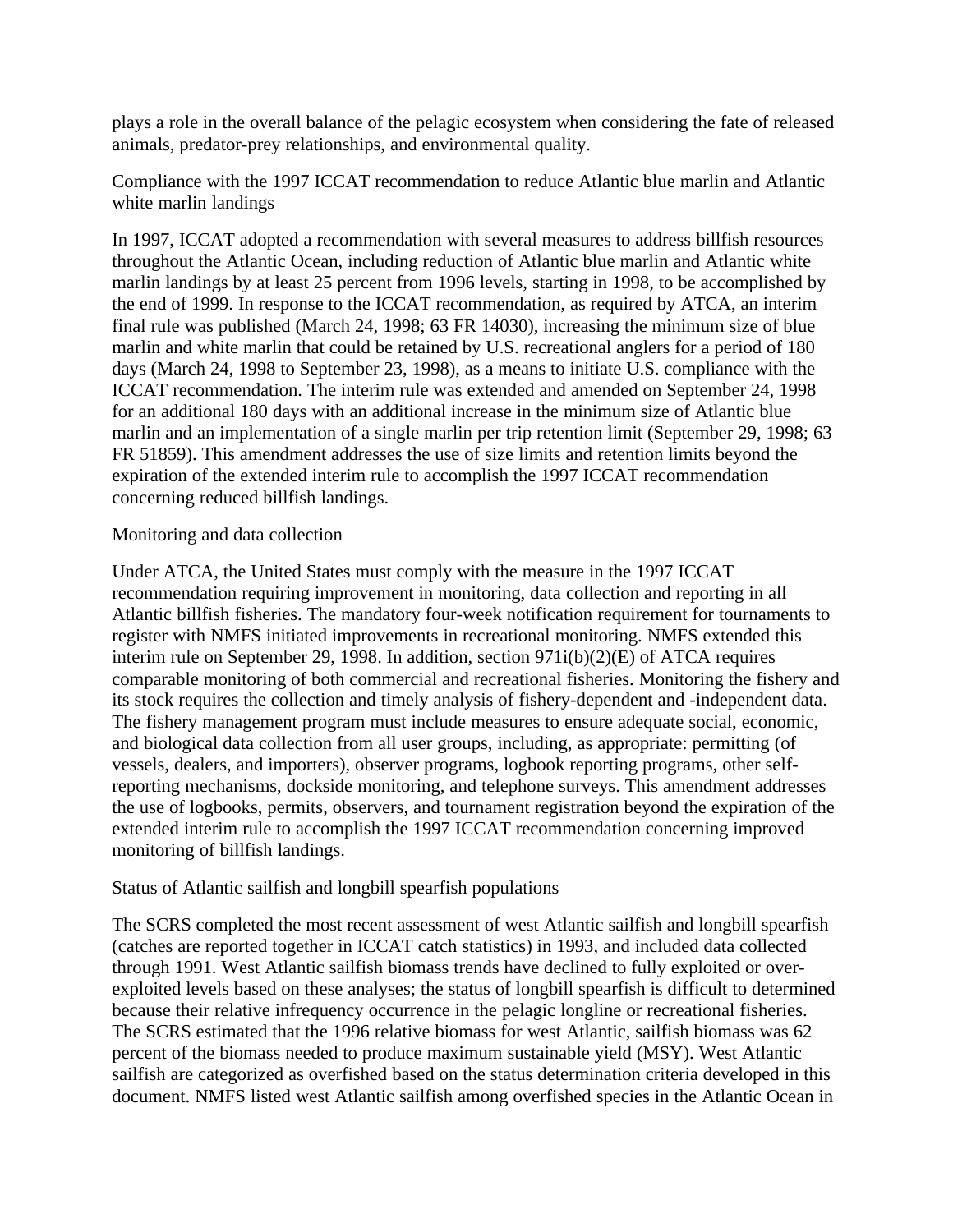the 1998 Report to Congress. Therefore, this amendment provides management measures to west Atlantic sailfish stock by approximately 35 percent, and<br>agement for spearfish due to the uncertainty of stock implements precautionary management for status.

Although NMFS must abide by all laws (Section 1.7), the primary domestic legislation constraining fishery management is the national standards (NS) which fishery managers must consider when preparing a fishery management plan or amendment. These

- overfishing while achieving on a continuing basis, the optimum yield (OY) from each fishery for the
- information available;
- To the extent practicable, an individual stock of fish shall be managed as a unit throughout its range, and interrelated stocks of fish shall be managed as a unit or
- of different States. If it becomes necessary to allocate or assign fishing privileges among various United States fishermen, such allocation shall be (A) fair and

conservation; and (C) carried out in such manner that no particular individual, corporation, or other entity acquires an excessive share of privileges;

Conservation and management measures shall, where practicable, consider

have economic allocation as its sole purpose;

among, and contingencies in, fisheries, fishery resources, and catches;

unnecessary duplication;

of the Act (including the prevention of overfishing overfished stocks), take into

the sustained participation of such communities, and (B) to the extent practicable, minimize adverse economic impacts on such communities;

Conservation and management measures shall, to the extent practicable, (A) minimize bycatch cannot be avoided, minimize the mortality of such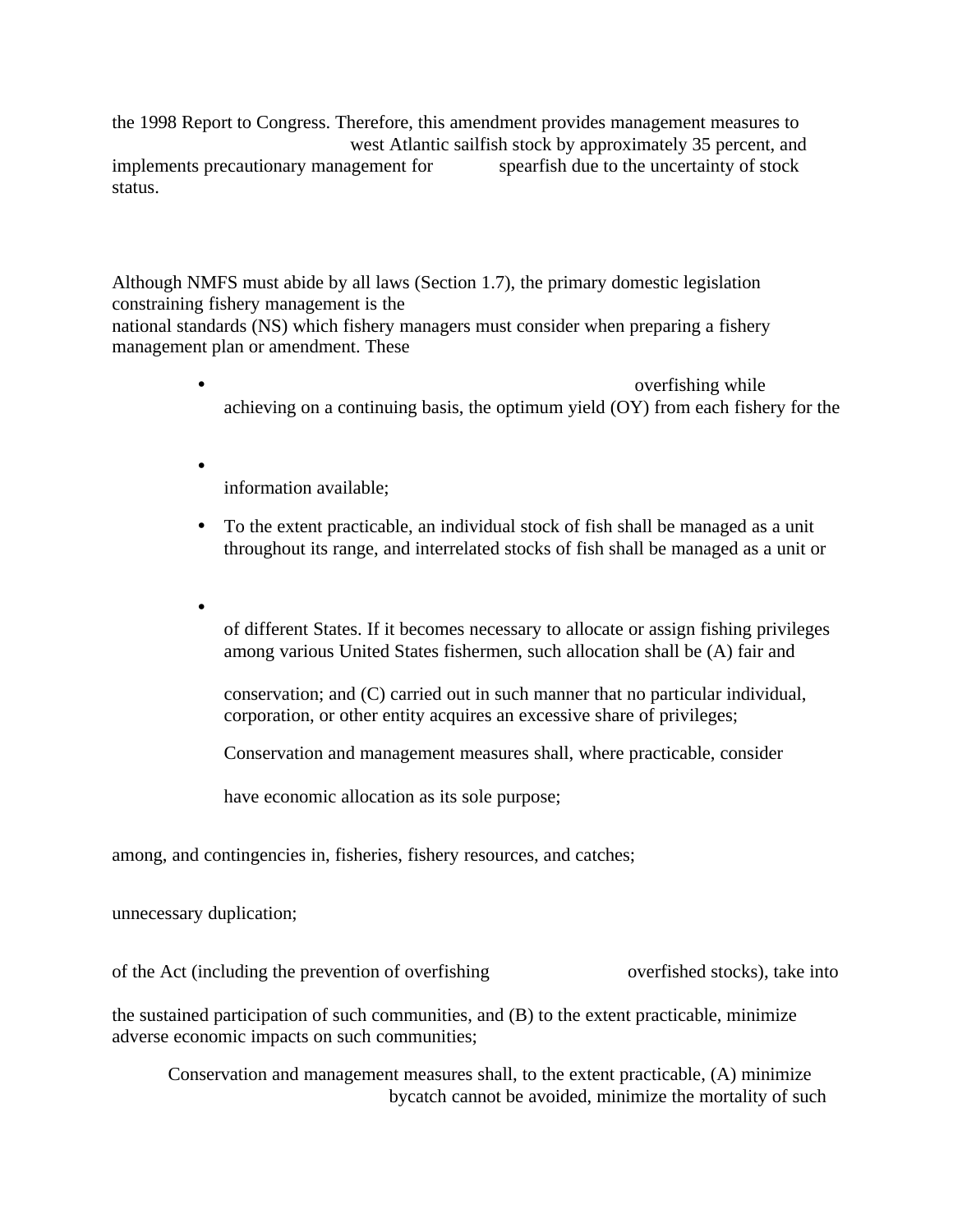bycatch; and,

• Conservation and management measures shall, to the extent practicable, promote the safety of human life at sea.

The national standard guidelines (NSG) on how NMFS follows the NSs are published at 50 CFR Part 600 subpart D (May 1, 1998; 63 FR 24211). In developing this final FMP amendment, NMFS considered all of the NSs, as applicable, for each final action. In some cases, the importance of a NS was large enough to merit its own section; for example, Section 3.5 specifically addresses NS9.

## **1.1.5 International Considerations**

During the development of this FMP amendment and its companion document, the HMS FMP, a principal discussion at AP meetings revolved around the relationship between international management and domestic management of Atlantic billfish resources. Since 1966, ICCAT has been responsible for international conservation and management of tuna and tuna-like fishes. ICCAT's stated objective is to "cooperate in maintaining the populations of these fishes at levels which will permit the maximum sustainable catch for food and other purposes." All of the Atlantic HMS including tunas, swordfish, and billfish, but with the exception of the shark species, are currently subject to ICCAT management authority.

The United States Congress, in amending the Magnuson-Stevens Act, recognized that these species support international fisheries. For instance, the U.S. Congress included HMS in the rebuilding provisions of § 304, and directed the Secretary to address rebuilding of these stocks. Additionally, § 304(e) provides for consideration of recommendations by international organizations and specifies that rebuilding programs for HMS must reflect traditional participation in the fishery, relative to other nations, by fishermen of the United States.

## International Rebuilding

NMFS recognizes that there must be international cooperation to rebuild ICCAT-managed fisheries. Atlantic billfish mortality levels from commercial (dead discards) and recreational fisheries in the United States during the 1990s averaged 5.2 percent for Atlantic blue marlin, 5.8 percent for white marlin, and 6.6 percent of west Atlantic sailfish, relative to total mortality as reported to ICCAT. Unilateral management action by the United States cannot rebuild overfished billfish stocks. Historically, the United States has been a leader in conservation of Atlantic billfish, and has taken actions (e.g., the 1988 Atlantic billfish FMP) to show our willingness to take the critical steps necessary to conserve these stocks. This fact has been a primary negotiation tool at ICCAT, and it is questionable whether recent ICCAT actions (i.e., the 1997 and 1998 ICCAT recommendations) would have been possible without the leadership of the United States. Any action to reduce Atlantic billfish bycatch from tuna and swordfish commercial fisheries must consider traditional participation in the fishery relative to foreign competitors in order to be consistent with the Magnuson-Stevens Act. By law, the United States must provide its fishing vessels with a reasonable opportunity to harvest an allocation, quota of fish, or fishing mortality level specified by international agreement. The Magnuson-Stevens Act also requires the United States to minimize, to the extent practicable, any disadvantage to U.S.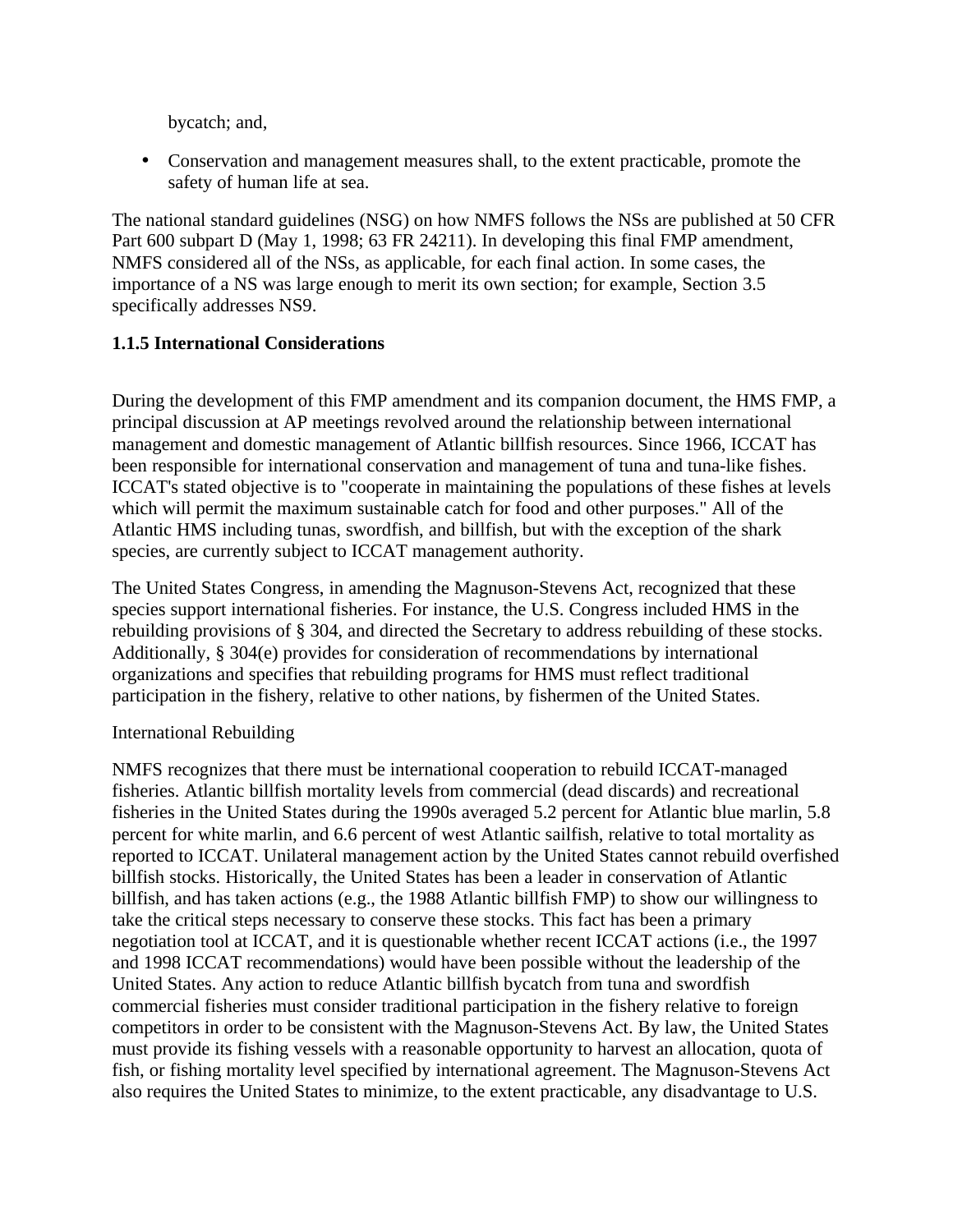fishermen in relation to foreign competitors.

NMFS has seriously considered the concerns of the AP as well as the requirements of the Magnuson-Stevens Act in determining how to develop rebuilding plans for these internationally fished stocks. This FMP amendment addresses overfishing and rebuilding in the international context, in that it analyzes the international catch levels that would be necessary to rebuild stocks that are subject to ICCAT management authority. While NMFS recognizes that it cannot take unilateral action once it accepts an ICCAT quota recommendation, NMFS believes that it is possible to comply with the Magnuson-Stevens Act by using the rebuilding provisions in this FMP amendment as the foundation for negotiations at ICCAT. A formal rebuilding program must allow overfished stocks to rebuild to the appropriate level to produce maximum sustainable yield in a clearly specified time period that is as short as possible within the international context. The rebuilding program must include biomass and/or fishing mortality targets for recovery, limits, and explicit interim milestones expressed in terms of measurable improvement of the stock.

## International Compliance

NMFS concurs with the AP's concern about the lack of international compliance with ICCAT's management regimes. The agency shares the concern of U.S. fishery participants that their sacrifices may not result in the desired conservation effects if other nations fail to implement and enforce similar measures. Lack of compliance can diminish the effectiveness of ICCAT's recommendations and could impede the progress of any rebuilding plans that ICCAT develops. As a member of ICCAT, the United States is obligated by ATCA to comply with the 1997 ICCAT Atlantic billfish recommendation. Since recreational fishermen are the only U.S. fishermen who can land billfish, the 25 percent reduction in blue and white marlin landings will result in reductions of U.S. recreational landings of approximately 21,000 pounds; however, on a larger scale, this recommendation should result in nearly a 3.4 million pound decrease in Atlantic-wide marlin landings from 1996 levels. However, these reductions in landings can only be achieved if other ICCAT member countries/entities comply with the recommendation. The impacts of these reductions in Atlantic blue and white marlin landings will be assessed as part of the 1998 ICCAT recommendation, sponsored by the United States, that will result in rebuilding scenarios, where appropriate, following SCRS stock assessments during 2000 for Atlantic marlins and 2001 for sailfish.

Consistent with other applicable laws, this FMP amendment provides a framework to take necessary action to implement ICCAT recommendations. However, while this FMP amendment forms the foundation for domestic policy, other factors may affect U.S. strategy in negotiating at ICCAT. NMFS will review of this FMP amendment on a continuing basis. Revision of conservation and management measures will promptly follow adoption of an ICCAT recommendation, as appropriate, utilizing guidelines set forth in Section 1.1.2.

## **1.1.6 Atlantic Billfish FMP Amendment Objectives**

The Atlantic Billfish FMP amendment retains the original FMP objectives and identifies the following additional objectives (not in ranked order) that will be used to guide the development of management alternatives: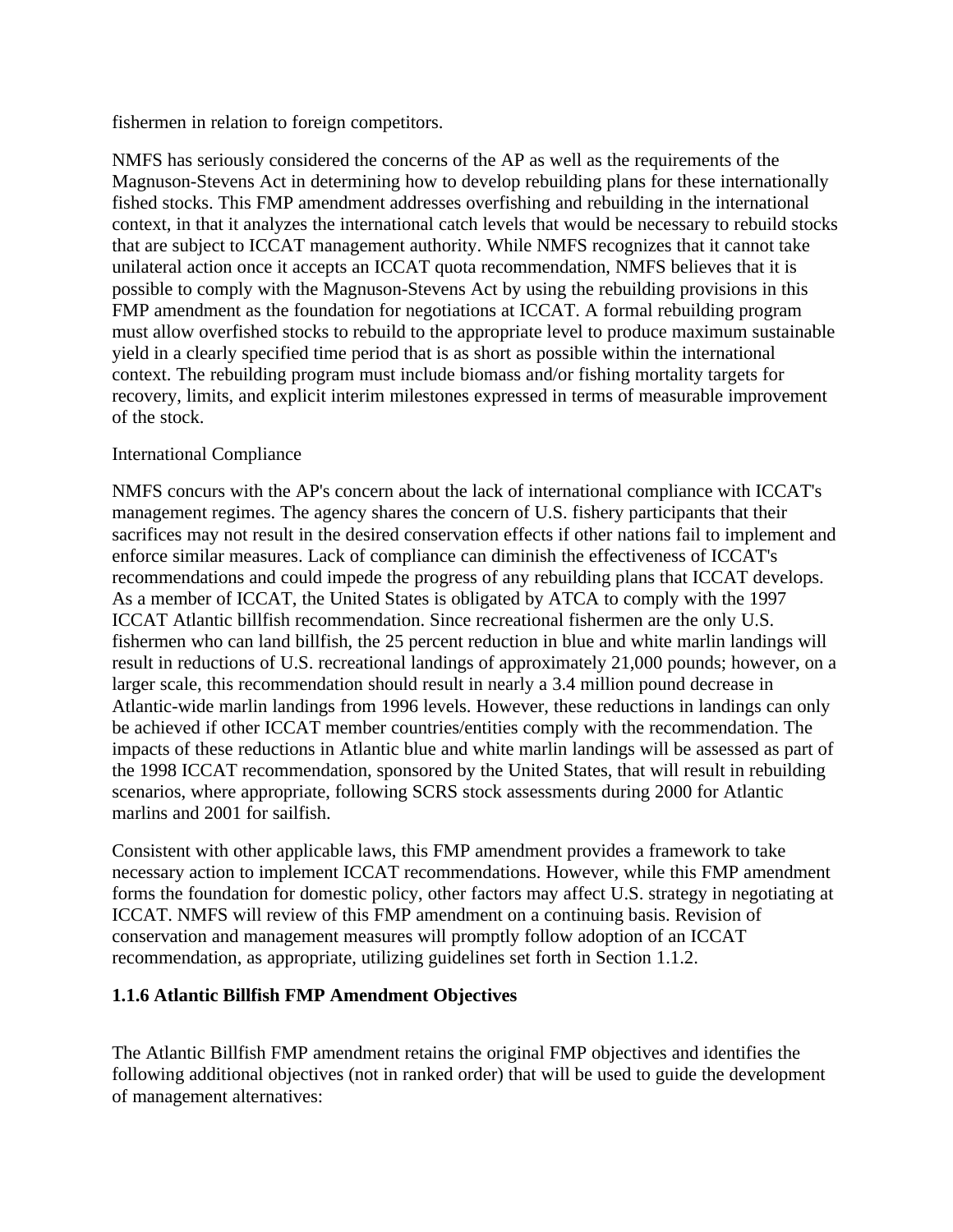- Prevent and/or end overfishing of Atlantic billfish and adopt the precautionary approach to fishery management;
- Rebuild overfished Atlantic billfish stocks, and monitor and control all components of fishing mortality, both directed and incidental, so as to ensure the long-term sustainability of the stocks and promote Atlantic-wide stock recovery to the level where MSY can be supported on a continuing basis;
- Establish a foundation for the adoption of comparable international conservation and management measures, through international entities such as ICCAT, to rebuild overfished fisheries and to promote achievement of optimum yield for these species throughout their range, both within and beyond the EEZ;
- Minimize, to the extent practicable, release mortality in the directed bill fishery, and minimize, to the extend practicable, bycatch and discard mortality of billfish on gears used in other fisheries;
- Better coordinate domestic conservation and management of the fisheries for Atlantic tunas, swordfish, sharks, and billfish, considering the multispecies nature of many highly migratory species (HMS) fisheries, overlapping regional and individual participation, international management concerns, and other relevant factors;
- Provide the data necessary for assessing the fish stocks and managing the fisheries, including addressing inadequacies in collection and ongoing collection of social, economic, and bycatch data on Atlantic billfish fisheries;

7 Coordinate domestic regulations and ICCAT conservation measures for controlling Atlanticwide fishing mortality;

8. Consistent with other objectives of this amendment, manage Atlantic billfish f0isheries for the continuing optimum yield so as to provide the greatest overall benefit to the Nation, particularly with respect to recreational opportunities and taking into account the protection of marine ecosystems. Optimum yield is the maximum sustainable yield from the fishery, as reduced by any relevant social, economic, or ecological factors;

9. Minimize adverse social and economic effects on recreational and commercial activities to the extent practicable, consistent with ensuring achievement of the other objectives of this plan, and with all applicable laws;

10. Maximize protection of areas identified as essential fish habitat for Atlantic billfish, particularly for critical life stages; and

11. Promote the live release of Atlantic billfish through active outreach and educational programs.

## **1.2 Conservation and Management Measures**

The following table compares the preferred alternatives in the draft FMP with the final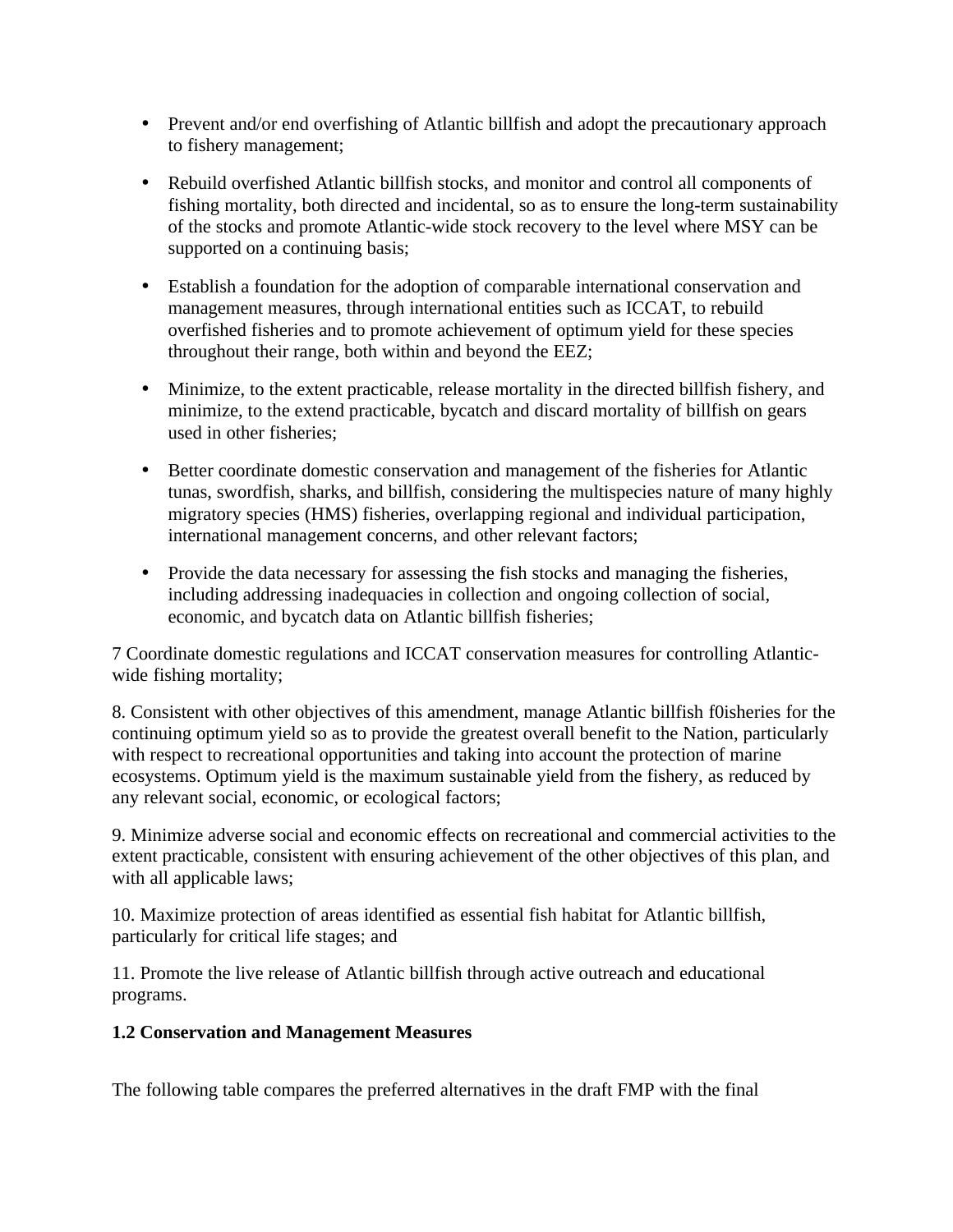management measures taken by NMFS in the final FMP to achieve the management objectives and management concerns described in Section 1.1. All final actions are described in Chapter 3.

| <b>Preferred Alternative in Draft FMP</b><br><b>Amendment</b>                                                                                                             | <b>Final Action in Final FMP Amendment</b>                                                                                                                                                                                                                                                    |  |  |  |  |
|---------------------------------------------------------------------------------------------------------------------------------------------------------------------------|-----------------------------------------------------------------------------------------------------------------------------------------------------------------------------------------------------------------------------------------------------------------------------------------------|--|--|--|--|
| <b>Rebuilding Trajectories</b>                                                                                                                                            |                                                                                                                                                                                                                                                                                               |  |  |  |  |
| Recover overfished billfish stocks to biomass<br>rebuilding target within 10 years.                                                                                       | Establish a foundation for negotiation with<br><b>ICCAT</b> for a 10-year rebuilding plan.                                                                                                                                                                                                    |  |  |  |  |
| Size Limits                                                                                                                                                               |                                                                                                                                                                                                                                                                                               |  |  |  |  |
| Increase minimum size limits for Atlantic blue<br>marlin to 99 inches LJFL, 66 inches LJFL for<br>Atlantic white marlin and 63 inches LJFL for<br>west Atlantic sailfish. | Same                                                                                                                                                                                                                                                                                          |  |  |  |  |
| Bycatch                                                                                                                                                                   |                                                                                                                                                                                                                                                                                               |  |  |  |  |
| Not in draft FMP amendment                                                                                                                                                | Catch-and-release recreational fishery<br>management program                                                                                                                                                                                                                                  |  |  |  |  |
| Time-area closures - Status Quo                                                                                                                                           | Atlantic Billfish Bycatch Reduction Strategy,<br>consisting of management tools included in the<br>HMS FMP, including: proposed expanded time-<br>area closures for greater effectiveness; limited<br>access; reduced quotas; outreach programs; gear<br>restrictions; and buy-back programs. |  |  |  |  |
| <b>Gear Restrictions:</b><br>Allow removal of hook from billfish; and<br>- Prohibit use of multiple hook per bait or lure<br>by recreational billfish anglers             | Drop the multiple hook prohibition and retain<br>ability to allow hook removal from Atlantic<br>billfish caught on fishing gear, as long as fish<br>not removed from water.                                                                                                                   |  |  |  |  |
| Possession and Retention                                                                                                                                                  |                                                                                                                                                                                                                                                                                               |  |  |  |  |
| Establish a bag limit of 1 billfish per vessel per<br>trip, with authority to adjust, including to zero.                                                                  | No recreational retention limit                                                                                                                                                                                                                                                               |  |  |  |  |
| Prohibit retention of longbill spearfish                                                                                                                                  | Same                                                                                                                                                                                                                                                                                          |  |  |  |  |
| Maintain current commercial prohibitions                                                                                                                                  | Same                                                                                                                                                                                                                                                                                          |  |  |  |  |
| Monitoring, Permitting and Reporting                                                                                                                                      |                                                                                                                                                                                                                                                                                               |  |  |  |  |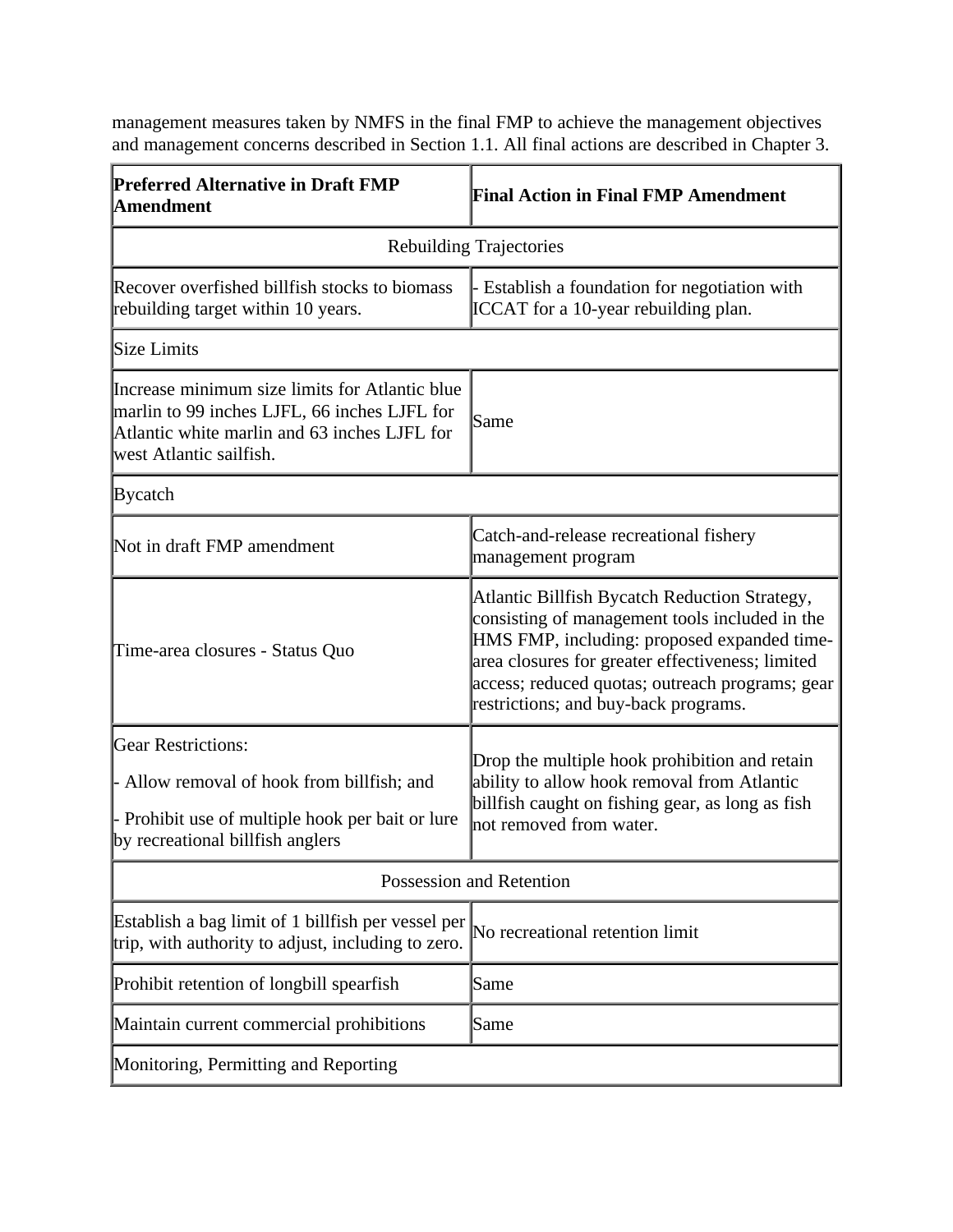| Require vessel permits and logbooks, if<br>selected.                                                                                                                                                  | Same                                                                                                                                                        |  |  |
|-------------------------------------------------------------------------------------------------------------------------------------------------------------------------------------------------------|-------------------------------------------------------------------------------------------------------------------------------------------------------------|--|--|
| Require observer on charterboats.                                                                                                                                                                     | Voluntary observer program for charterboats. If<br>data are not sufficient to satisfy objectives,<br>consider establishing a mandatory observer<br>program. |  |  |
| Implement tournament notification<br>requirements.                                                                                                                                                    | Same                                                                                                                                                        |  |  |
| Institute a June 1 to May 31 fishing year.                                                                                                                                                            | Same                                                                                                                                                        |  |  |
| Promote outreach programs                                                                                                                                                                             | Same                                                                                                                                                        |  |  |
| Extension of the Management Unit and Management Authority                                                                                                                                             |                                                                                                                                                             |  |  |
| Extend management unit for Atlantic blue<br>marlin and white marlin to entire Atlantic<br>Ocean and implement regulatory actions under Same<br>Magnuson-Stevens Act and ATCA for Atlantic<br>marlins. |                                                                                                                                                             |  |  |

## **1.3 Management Units**

The 1988 Atlantic Billfish FMP under CFR part 644.2 defines the management unit for Atlantic blue marlin and white marlin as all fish of these species in the waters of the North Atlantic Ocean (including the Gulf of Mexico and Caribbean Sea) north of  $5^\circ$ N. For west Atlantic sailfish, fish in the waters of the North and South Atlantic Oceans (including the Gulf of Mexico and Caribbean Sea) west of 30°W longitude, and for longbill spearfish, fish in the waters of the entire Atlantic Ocean (including the Gulf of Mexico and Caribbean Sea). The specific management jurisdiction for Atlantic billfish regulations is limited to the U.S. EEZ (with the exception of the sale, trade, or barter provision, which extends to fish caught in the management unit). The Atlantic billfish FMP amendment redefines the management unit for Atlantic blue marlin and Atlantic white marlin as the waters of the entire Atlantic Ocean. The 1988 FMP's management unit definitions of longbill spearfish and sailfish are maintained in the Atlantic billfish FMP amendment.

The extension of the management unit for Atlantic blue marlin and Atlantic white marlin in the entire Atlantic Ocean reflects ICCAT's support of the total Atlantic stock hypothesis for these species (SCRS, 1997). Stock hypotheses for blue and white marlin have included a total Atlantic hypothesis, and a separate north and south Atlantic hypothesis. A latitudinal boundary of 5°N has historically been used to separate north and south management units. The two stock hypotheses were reviewed at the Third ICCAT Billfish Workshop, held in Miami, Florida during July, 1996.

Support of a single Atlantic stock of blue marlin was based on a suite of biological studies. The pattern of blue marlin catches in the Atlantic Ocean reveals a continuous distribution of individuals across the 5<sup>o</sup>N latitude line used to delineate north and south Atlantic blue marlin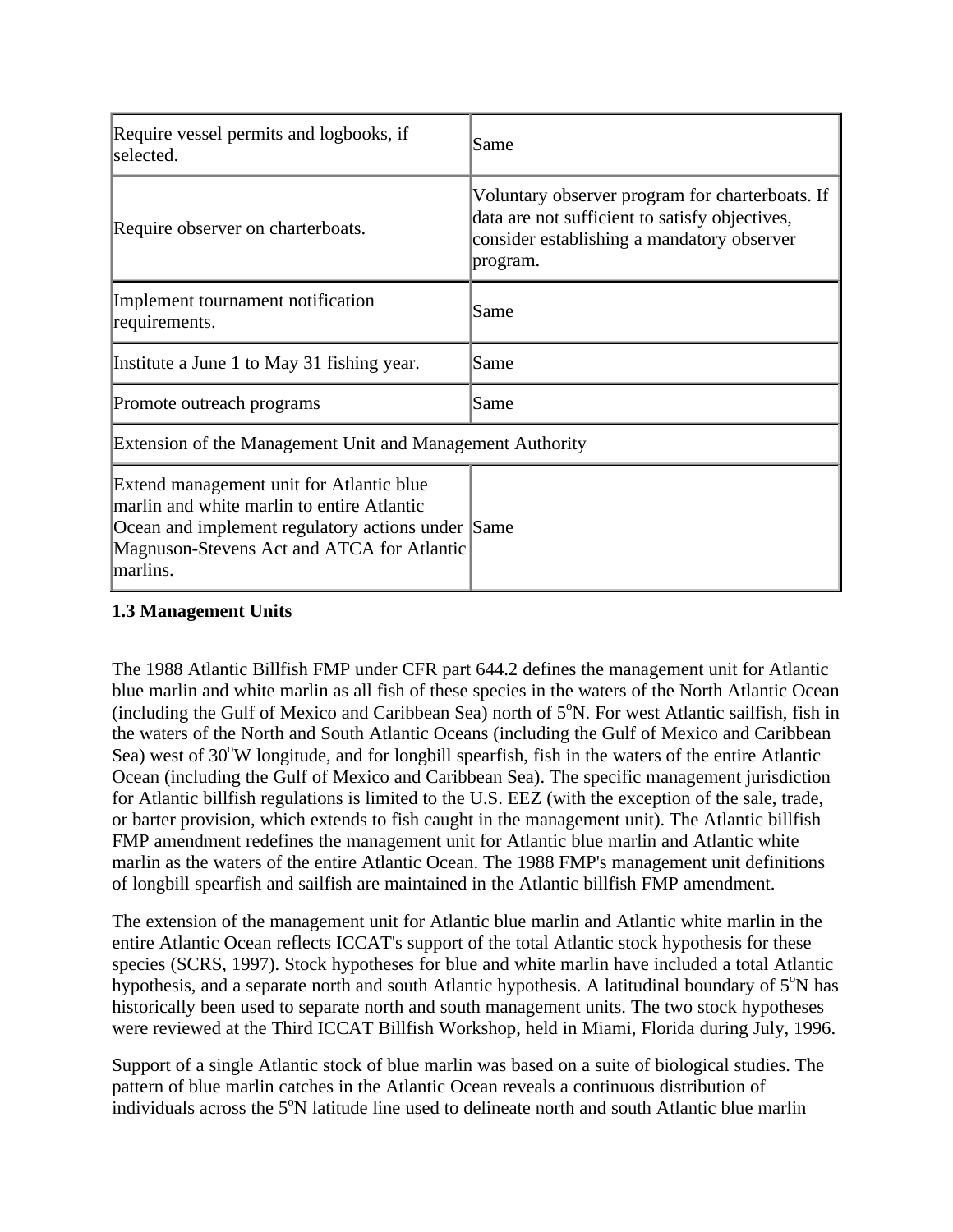stocks. No morphometric differences have been noted between blue marlin from the north and south Atlantic. Tag recoveries of 131 Atlantic blue marlin from NMFS tags (Jones and Prince, 1996) and 29 from The Billfish Foundation tags (Peel et al., 1996) indicate both trans-Atlantic (six fish) and trans-equatorial (two fish) movement. The population structure of blue marlin in the Atlantic Ocean was investigated using restriction fragment length polymorphism (RFLP) analysis of mtDNA (Graves and McDowell, 1996). Genetic variation was compared among samples to identify spatial (geographic) and temporal (years) variations. Although analyses of 235 marlin from the United States, Caribbean and Brazilian waters revealed relatively high levels of genetic variation (in comparison to white marlin and sailfish), no significant heterogeneity was identified between samples of blue marlin from the north and south Atlantic. In addition, levels of intraspecific genetic divergence among the Atlantic samples was much lower than those noted between Atlantic and Pacific blue marlin.

Biological information available for Atlantic white marlin evaluated by the 1996 workshop was also consistent with a single Atlantic stock. No morphometric differences have been noted between white marlin from the north and south Atlantic. White marlin catches in the Atlantic Ocean from 1950 to 1994, show a continuous distribution of individuals across the  $5^\circ N$  latitude line previously used to delineate north and south Atlantic white marlin stocks (SCRS, 1997). Analysis of white marlin population structure using RFLP analysis of mtDNA (Graves and McDowell, 1996) revealed that distributions of mtDNA haplotypes among collections of white marlin from throughout the Atlantic Ocean were relatively homogenous which is consistent with a single genetic stock. Tag returns from NMFS tags (N=512; Jones and Prince, 1996) and from The Billfish Foundation tags (N=40; Peel et al., 1996) indicate extensive northerly and southerly movements. These include movements from fish tagged off the mid-Atlantic U.S. coast and recovered off the northeast coast of Brazil (including  $3$  below  $5^{\circ}$ N), as well as trans-Atlantic movement; however, no trans-equatorial movements have been verified. The Workshop also concluded that the available data for sailfish were still consistent with the east/west Atlantic stock hypothesis and did not support any alternative hypotheses.

Extension of the management unit for Atlantic blue marlin and Atlantic white marlin to fish in the entire Atlantic Ocean is consistent with the biology of these species, as outlined above. Implementation of these management measures under both the Magnuson-Stevens Act and ATCA improves NMFS's ability to control Atlantic blue and white marlin fishing mortality in U.S. fisheries throughout the biological range of these overfished stocks.

## **1.4 Scientific Data and Research Needs**

One of the required provisions of the Magnuson-Stevens Act for fishery management plans is the assessment and specification of the nature and extent of scientific data and research needed for effective implementation of the plan (see §303(a)(8); Section 1.9). The following research and data needs were identified in the development of this FMP amendment, including comments from the Billfish AP and public on the proposed rule:

Estimation of post-release mortality rate. U.S. commercial fishing vessels are required to release all Atlantic billfish, and recreational anglers release approximately 90 percent of all billfish caught. A quantitative estimate of survival rates of billfish from these encounters with commercial and recreational gear is a key component to fully defining the impacts of size limits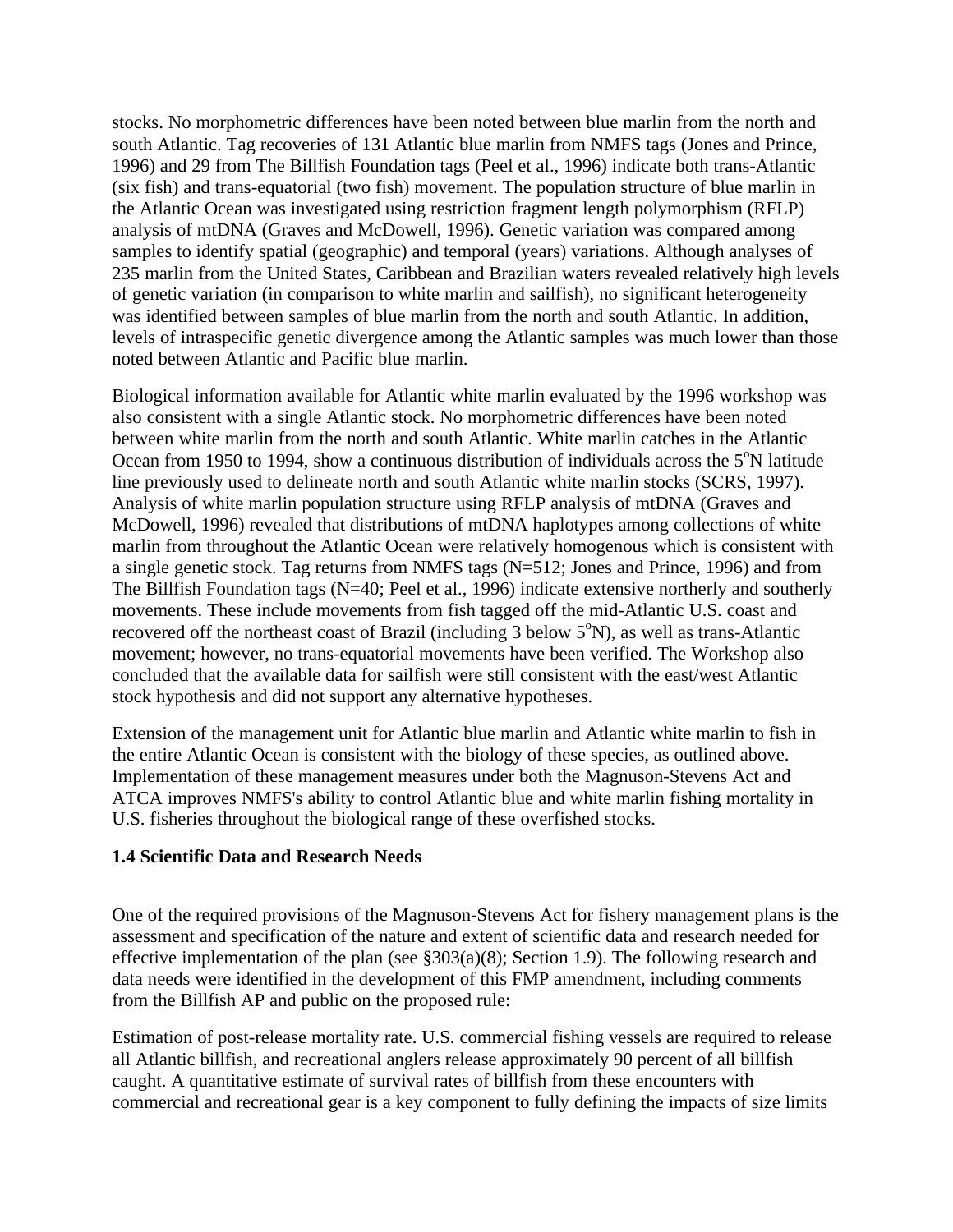(Section 3.4.1) and bycatch, including the catch-and-release fishery management program (Section 3.5), and releases from pelagic longline gear. Components of post-release investigations for Atlantic blue marlin, Atlantic white marlin, sailfish and longbill spearfish include: handling techniques relative to measuring billfish for compliance with minimum size limits; tagging and hook removal (Section 3.4); effects of length of fight prior to release; and impacts of fishing gear (commercial and recreational), including use of circle hooks, and hooks that deteriorate quickly in a saltwater environment (Section 3.5.3).

Gear configurations and fishing strategies. The dead discard of billfish as bycatch from commercial fishing operations is the greatest source of mortality by the United States currently reported to ICCAT. Preliminary studies have shown that commercial pelagic longline gear may be configured to reduce the incidence of billfish bycatch. In addition, use of different deployment techniques may further reduce Atlantic billfish encounters with commercial fishing gear, including time of day (billfish are mainly day-time feeders), soak time and length of gear. Further research is required to fully describe and quantify possible fishing methodologies that would not impact target catch rates, while reducing billfish bycatch (Section 3.5).

Monitoring of recreational effort and landings. The total universe of recreational vessels (private and charter) targeting Atlantic billfish, the quantity of gear used, and the total landings of these anglers are currently not quantified. Minimal estimates of landings are currently based on billfish tournament reports and the Large Pelagic Survey. This amendment provides preferred management alternatives to improve monitoring (charter vessel logbooks, permits, observers, and tournament registration), but further research is needed to effectively monitor "rare event" recreational landings of species like billfish. Development of an effective self-reporting system would allow for the effective use of a landing tag or other similar tracking mechanisms. A standardized reporting methodology to monitor catch and release rates is also needed to assess the amount and type of billfish mortality in the recreational fishery (Section 3.8).

Stock assessment and projections. The next SCRS stock assessment for Atlantic blue marlin and white marlin will take place during 2000, and for west Atlantic sailfish during 2001, as outlined in the 1998 ICCAT recommendation. A vital research need is an evaluation of the adequacy of the models used in predicting stock recovery rates. The Billfish AP has expressed concern that the models used in this FMP amendment (see Section 3.2) may be overly optimistic.

Life history studies. The life histories of Atlantic billfish are not well defined and research is specifically needed on reproductive parameters (spawning locations, age-specific fecundity and maturity schedules), growth, and natural mortality rates, which will impact rebuilding and stock assessment results (Section 3.1, 3.2, 3.3).

Essential fish habitat: Research needs are provided in Section 4.5. One EFH issue that received many responses during the public comments period for the draft FMP amendment measures was the relationship of Atlantic billfish and sargassum. The South Atlantic FMC is responsible for developing FMP's for the management of sargassum in the Atlantic, and the council is currently doing so

Under § 971(i)(b), ATCA directs the Secretary to develop and implement a comprehensive research and monitoring program to support the conservation and management of Atlantic bluefin tuna and other HMS that shall identify and define the range of stocks of HMS in the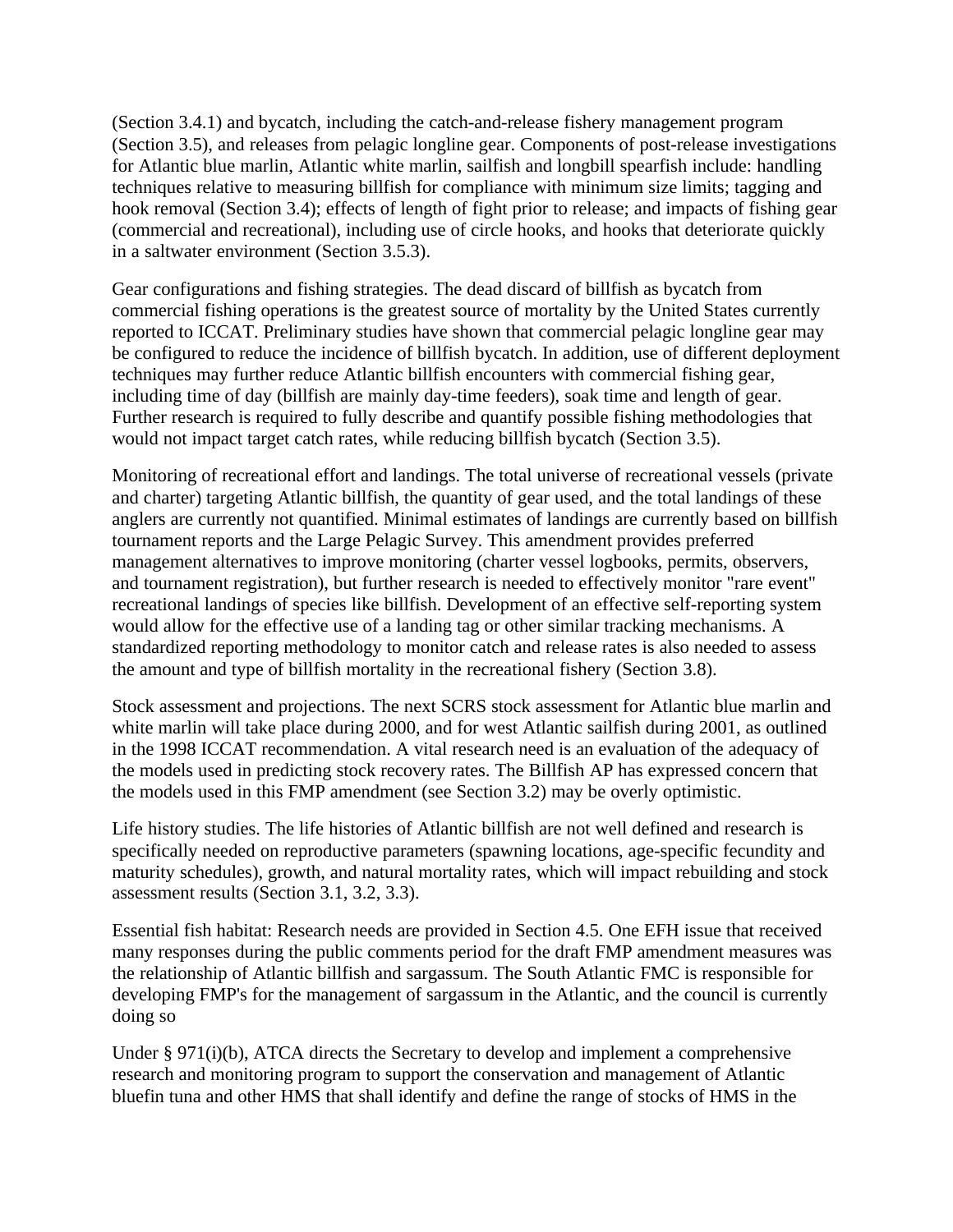Atlantic Ocean, including Atlantic bluefin tuna; and provide for appropriate participation by nations which are members of the Commission. To support the conservation and management of HMS as required by ATCA, NMFS developed a comprehensive research and monitoring plan. This plan is consistent with the legal requirements of ATCA and with the NMFS Strategic Plan (May 1997) and the Strategic Plan for Fisheries Research (February 1998). It was developed after consultation with relevant Federal and State agencies, scientific and technical experts, commercial and recreational fishermen, and other interested persons, public and private. The objective of this comprehensive research and monitoring plan is to ensure that NMFS science is of the highest quality and that it advances the agency's ability to make sound management decisions.

This research program provides for, but is not limited to:

statistically designed cooperative tagging studies;

genetic and biochemical stock analyses;

- population censuses carried out through aerial surveys of fishing grounds and known migration areas;
- adequate observer coverage and port sampling of commercial and recreational fishing activity;
- collection of comparable real-time data on commercial and recreational catches and landings through the use of permits, logbooks, landings reports for charter operations and fishing tournaments, and programs to provide reliable reporting of the catch by private anglers;
- studies of the life history parameters of Atlantic bluefin tuna and other HMS;
- integration of data from all sources and the preparation of data bases to support management decisions; and
- other research as necessary.

In developing this program, the Secretary must ensure that the personnel and resources of each regional research center have substantial participation in the stock assessments and monitoring of HMS that occur in the region. The plan shall provide for comparable monitoring of all U.S. fishermen, subject to the authority of ATCA, with respect to fishing effort and the species composition of catch and discards. Finally, ATCA specifies that, through the Secretary of State, the Secretary of Commerce shall encourage other member nations to adopt a similar research and monitoring program for Atlantic HMS.

Section 303(a)(8) of the Magnuson-Stevens Act requires NMFS to specify the scientific data needed for effective implementation of this FMP. NMFS continues to focus significant effort on improving catch estimates in several areas, working within NMFS as well as with the constituency.

## **1.5 Development of Fishery Resources**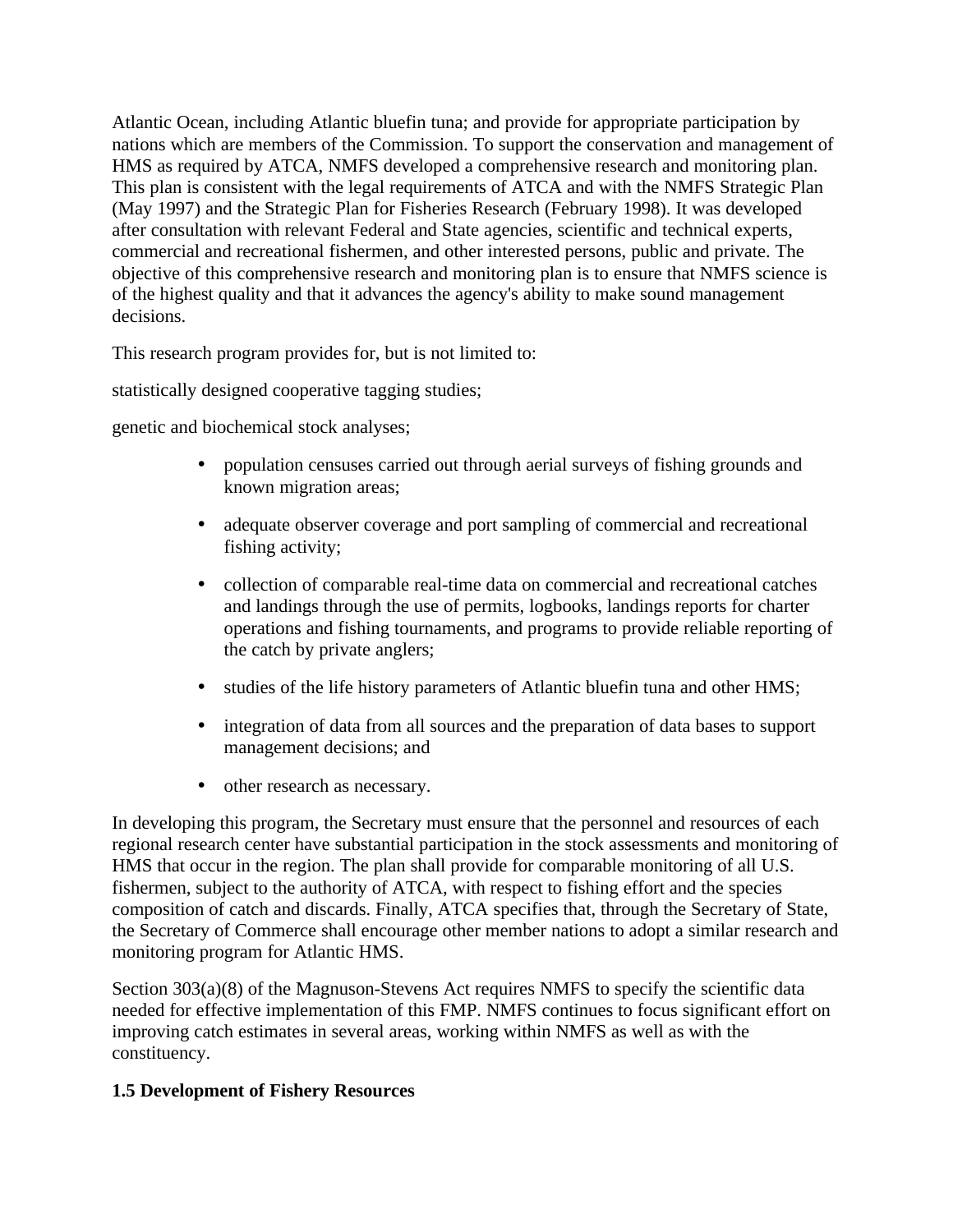This section of the Atlantic billfish FMP amendment identifies fishery resources associated with Atlantic billfish stocks and their potential for future development by recreational and/or commercial fishermen. Most stocks associated with Atlantic billfish are already utilized and some species are designated as overfished including bluefin tuna, large coastal sharks, and north Atlantic swordfish. Fishery resources associated with Atlantic billfish include those fish caught by offshore recreational fishermen while fishing for billfish, and commercial species caught with commercial pelagic longlines and drift gillnets

Dolphin (mahi mahi), tuna species (yellowfin, bigeye, blackfin, and bonito) and wahoo are often caught while recreational fishing for Atlantic billfish. These species are already part of offshore tournament events. While recreational fishermen attest there is no substitute for the experience of catching an Atlantic billfish, additional regulatory constraints could lead to decreased angler satisfaction and possibly shift angler preferences toward other species. In a study of resident and non-resident participants in Puerto Rican billfish tournaments, based on information collected through a mail questionnaire (Ditton and Clark, 1994), 76 percent of respondents listed blue marlin and the generic category of marlin as their most preferred species to catch. Dolphin was the only other species specifically identified by more than 10 percent of billfish anglers as their primary target species. The second most preferred target species of billfish anglers were dolphin and sailfish. Therefore, potential decreases in angler satisfaction or loss of angler participation in the billfish fishery could potentially impact the dolphin and wahoo recreational fisheries.

Atlantic billfish are caught as commercial bycatch in the pelagic longline and drift gillnet fishery and must be discarded whether dead or alive. The 1995 reported catch by U.S. longline and drift gillnet vessels (Cramer, 1996) listed approximately 38 different species, including Atlantic billfish (Table 1.5.1). The pelagic longline catch, combined by season and area, consisted of several species designated as overfished, including 12 species of large coastal sharks, north Atlantic swordfish, west Atlantic bluefin tuna, bigeye tuna, Atlantic blue marlin, and Atlantic white marlin. These species combined represent approximately 33 percent of the total catch, by number, with swordfish constituting the largest percentage (approximately 27 percent). Yellowfin tuna, dolphin, and blue sharks represent almost fifty percent of the total catch. The current stock status of these species is either fully utilized or unknown. Regardless, increased effort on these species could potentially lead to additional bycatch and subsequent discard mortality of regulated or overfished species.

Yellowfin tuna account for approximately 19 percent (by number) of the 1995 total estimated catch by U.S. pelagic longline and gillnet vessels, and are currently commercially regulated by a minimum size limit and limited entry. There is already a well-developed commercial fishery for this species. Likewise, albacore tuna and bigeye tuna (collectively 10 percent of the 1995 total estimated catch by U.S. pelagic longline and gillnet vessels) are also already well-developed fisheries and fully and/or over-utilized. In addition to their commercial value, they are also often targeted recreationally and included in tournaments. Albacore are currently not approaching an overfished condition. However, yellowfin tuna, may be approaching an overfished condition.

The dolphin fishery has historically been predominately a recreational fishery, with only a limited directed commercial fishery. However, in the past few years, there has been an increase in commercial dolphin catches from longline gear. This increase is attributed to the participation of swordfish and other pelagic longliners who have been adapting their gear to simultaneously target dolphin and focus more effort on dolphin after shark and swordfish quotas are met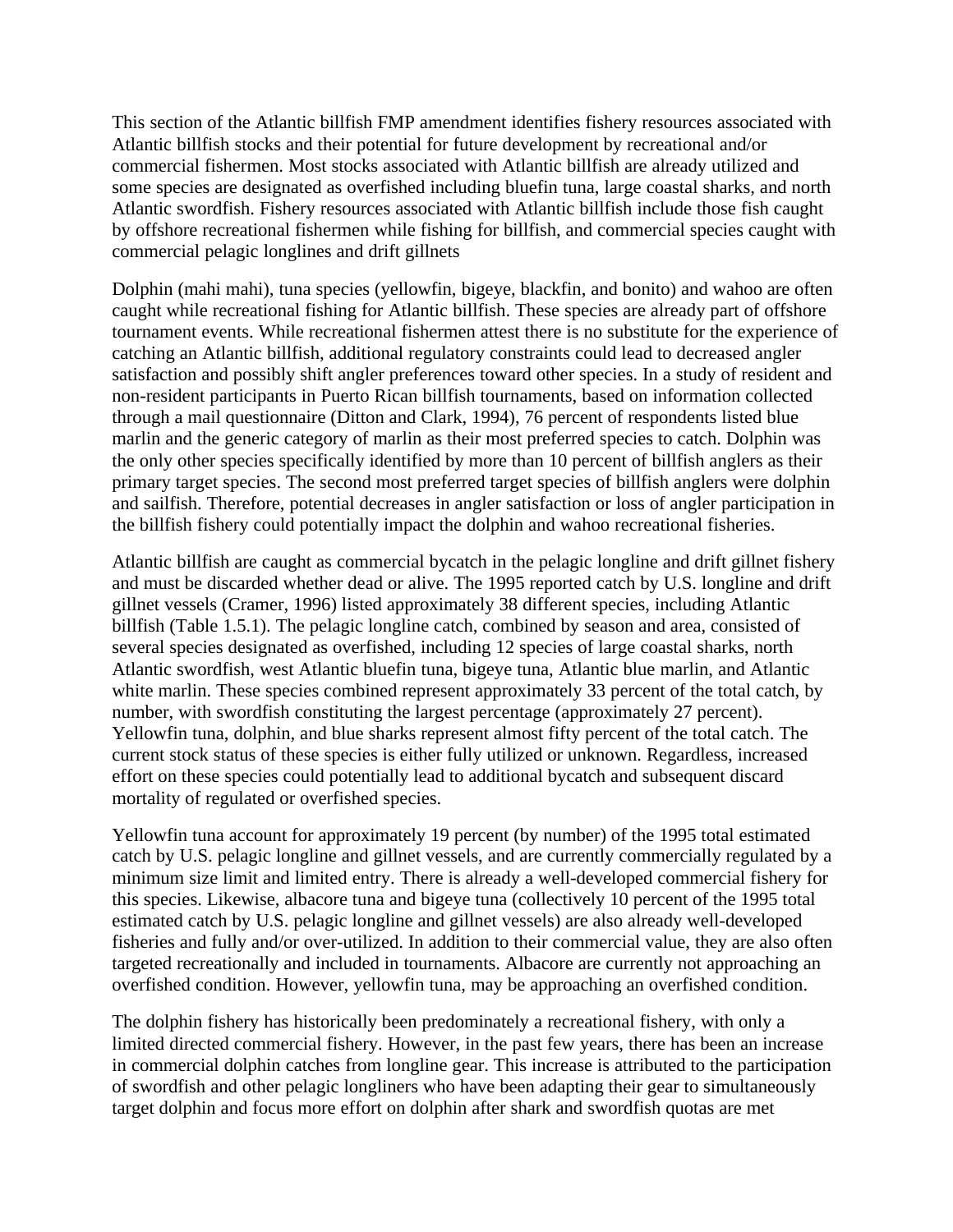(SAFMC, 1997). Commercial landings have increased from about 45,000 pounds per year during 1970 to 1988, to around 200,000 pounds per year from 1989 to 1994, to current annual landings that exceed 450,000 pounds per year (GMFMC, 1996). In 1995, dolphin constituted nearly 16 percent, by number, of the estimated catch by U.S. pelagic longline and driftnet vessels. Dolphin are fast-growing, early-maturing fish that spawn virtually year round and have a relatively short life span of about four years. These life history characteristics make them unlikely candidates for overfishing in the foreseeable future. The primary concern with the commercial fishery for dolphin, particularly longline gear, is local depletion and associated bycatch, which includes Atlantic billfish. Uncontrolled increases in pelagic longlining efforts targeting dolphin could confound the recovery of overfished stocks. In addition to concerns regarding associated overfished populations and bycatch, competition among user groups is also a problem. The relative movement closer to shore in recent years by pelagic longline vessels, reportedly to target dolphin, has commercial entities in direct competition with offshore recreational fishermen and charter vessels for fishing areas and fish (Daniel, 1998). Existing conflicts could be further complicated if, as noted above, billfish anglers increase their activity in the dolphin fishery.

Management measures for dolphin have been considered previously in the public hearing drafts for Amendment 5 and Amendment 8 to the Fishery Management Plan for Coastal Pelagic Resources, managed jointly by the South Atlantic Fishery Management Council (SAFMC) and the Gulf of Mexico Fishery Management Council (GMFMC). In each case, after reviewing public hearing testimony, both Councils have chosen to forego any management for these species due to lack of public support for any specific measures. However, the issue of dolphin management has resurfaced as a result of increased effort for this species in waters off South Carolina and the increases in commercial catch per trip throughout the U.S. South Atlantic area. During the latter part of 1996 and early 1997, the SAFMC received correspondence expressing concern over increased landings of dolphin by longliners and decreased recreational catches off South Carolina. In August 1997, the SAFMC approved a motion to begin development of a fishery management plan for dolphin and wahoo. On September 11, 1997 the SAFMC notified the Regional Administrator requesting designation as the lead Regional Fishery Management Council to prepare an FMP and subsequent amendments for the fisheries for dolphin and wahoo throughout their range in the exclusive economic zone (EEZ) of the Atlantic Ocean, including the Gulf of Mexico and the Caribbean Sea. A Federal Register notice of the SAFMC's request was published on March 9, 1998 (63 FR 11422) with a comment period to end on April 8, 1998. On April 13, 1998 an additional 45 days were added to the comment period at the request of the GMFMC to allow more time to fully consider the issues and impacts and develop and submit more specific and extensive comments on the proposal. A dolphin and wahoo workshop was held on May 6-8, 1998, in Charleston, SC, at which panel members from the Caribbean and Southeast United States discussed the current status of dolphin and wahoo research. The SAFMC has created a Dolphin/Wahoo Committee and Advisory Panel to begin looking at possible management measures.

Blue sharks account for approximately 15 percent, by number, of the 1995 total estimated catch by U.S. longline and gillnet vessels. Despite the large number caught, 98 percent of blue sharks are discarded. The meat of blue sharks is not currently marketed due to its high urea content. In the Pacific, many blue sharks are utilized only for the fin market. After finning the sharks, the remaining carcasses are usually discarded, a practice that is prohibited for Atlantic sharks. Blue sharks can also be marketed for their cartilage, and are used in several medical and food products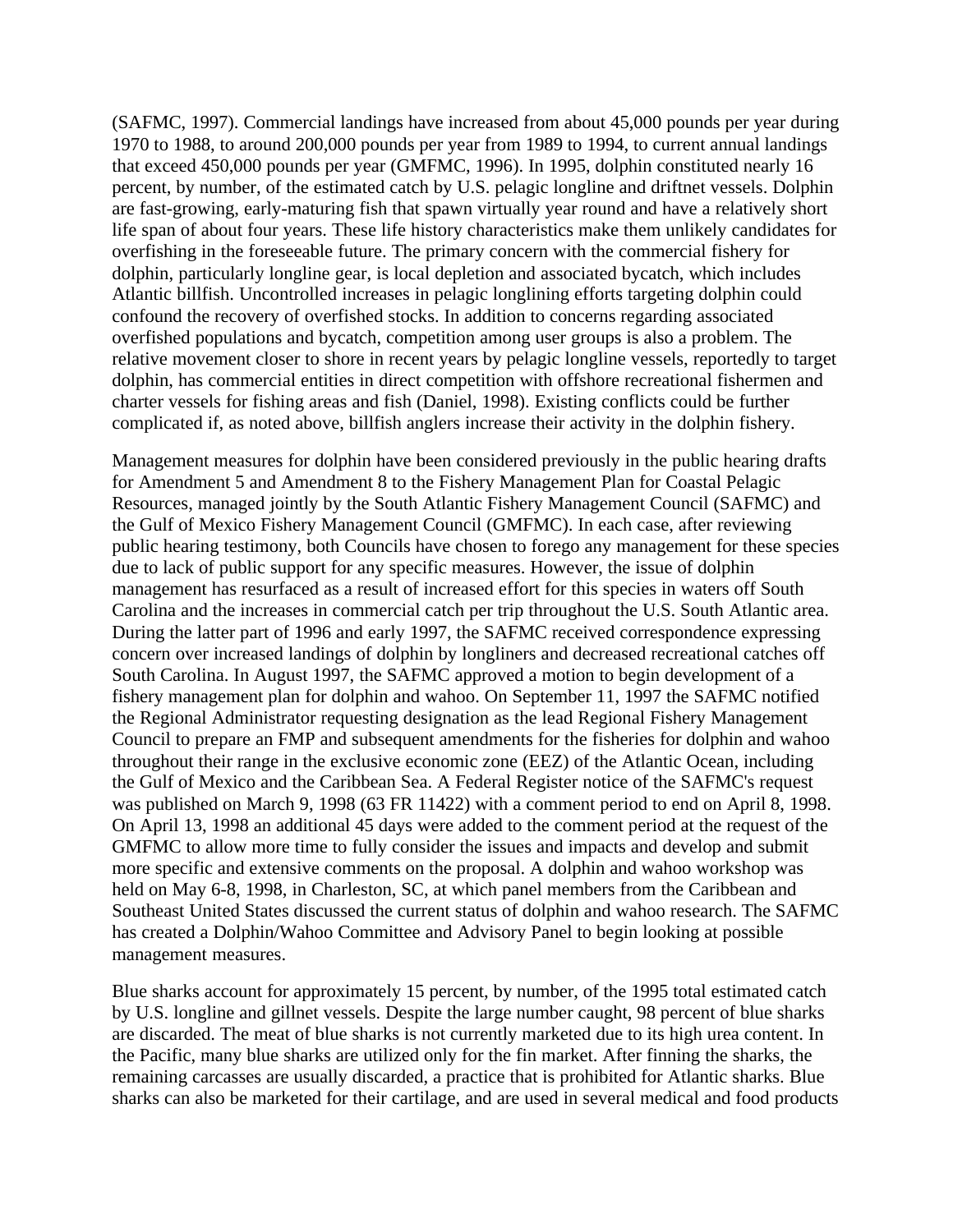in Asia (Rose, 1996). In the Atlantic, however, where the carcasses must be landed in addition to the fins, most blue sharks are discarded because the value of their fins is not worth the space their carcasses take up on a vessel. Besides potential overfishing problems with further development, conflicts between commercial and recreational fishermen would also be a potential problem. Blue sharks are often targeted by tournament anglers in the Mid-Atlantic states and Southern New England, but commercial fishermen generally discard their blue shark catches.

Oilfish are taken in the pelagic longline fishery and represent a little over 2 percent of the total 1995 estimated catch, by number, by U.S. pelagic longline and gillnet vessels. There are two different species reported under this common name. With roughly 40 percent of oilfish caught discarded, they also appear to be underutilized. However, in 1992 the Food and Drug Administration (FDA) issued a recommendation to all U.S. fish dealers to not market oilfish in interstate commerce following several complaints of their purgative properties. Consequently, development of oilfish markets could be very difficult.

In summary, opportunities for development of fishery resources associated with Atlantic billfish are very limited. Even if a related species could sustain increased fishing pressure, effects on already overfished related stocks from bycatch could be very detrimental and further stimulate increasing conflicts between commercial and recreational fishermen.

**Table 1.5.1.** 1995 Estimated Pelagic Longline and Drift Gillnet Reported Catch (Number of fish landed and/or discarded) by Area (Cramer, 1996)

# **1.6 Total Allowable Level of Foreign Fishing**

Title II of the Magnuson-Stevens Act establishes the system for the regulation of foreign fishing within the U.S. EEZ. These regulations are published in 50 CFR 611, and provide for the setting of a total allowable level of foreign fishing (TALFF) for specific species based on the portion of the optimum yield that will not be caught by U.S. vessels. At the present time, no TALFF is available for Atlantic billfish , since the United States has the capacity to harvest up to the level of optimum yield of all species subject to this fishery management plan. One objective of the HMS FMP is to match domestic fleet capacity with resource status (and thus, available quota) suggesting that no TALFF is likely to be available during or following rebuilding of overfished HMS stocks.

The 1988 Atlantic Billfish FMP described competition for billfish resources between the U.S. recreational fishery and foreign commercial fisheries. Although the gear conflicts with foreign longline gear within the U.S. EEZ have been resolved since that time, the issue of billfish catches by foreign fisheries and the resultant impact on the status of the stock is still a concern to U.S. fishery managers and all stakeholder groups. The relative biomass estimates for Atlantic blue marlin is near 24 percent of the biomass associated with  $B_{MSY}$  (Section 2.1.1), while Atlantic white marlin are at about 23 percent and approximately 62 percent for west Atlantic sailfish. Therefore, any additional mortalities can not be sustained by these Atlantic billfish stocks.

## **1.7 Relationship to International Agreements, Applicable Laws and Other Fishery Management Plans**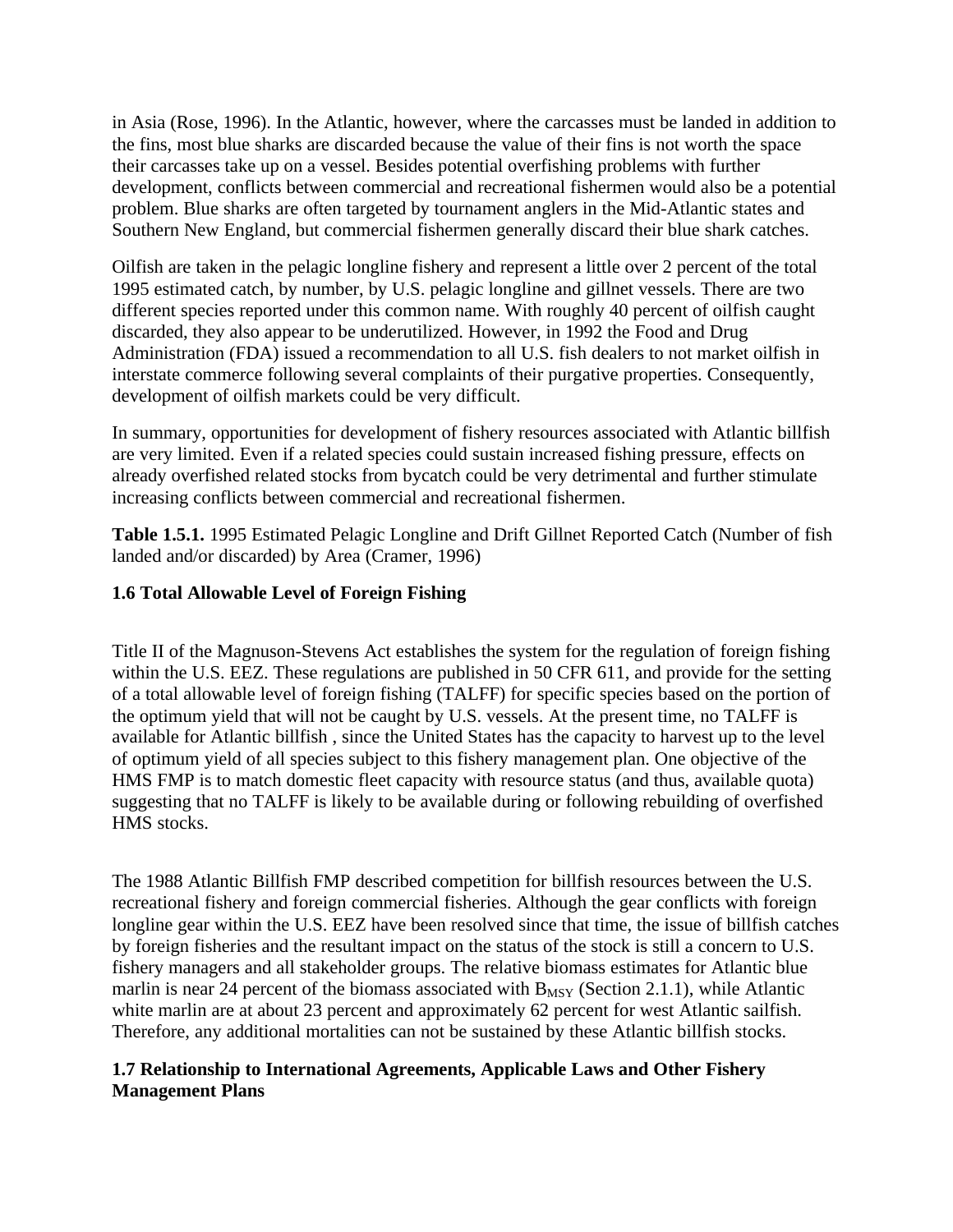While the Magnuson-Stevens Act, ATCA, Marine Mammal Protection Act (MMPA), and Endangered Species Act (ESA) guide most basic fishery management, these management programs must also be consistent with several other laws, including the National Environmental Policy Act (NEPA), the Administrative Procedures Act (APA), the Regulatory Flexibility Act (RFA), Executive Order 12866, and the Paperwork Reduction Act (PRA). These applicable laws help ensure that NMFS considers the full range of alternative actions and their expected impacts on the marine environment, living marine resources, and the fishing businesses and communities that could be affected. This section addresses the requirements of these applicable laws. In addition, because they are fished by many nations, Atlantic HMS, including billfish, are also subject to international agreements and their domestic implementing legislation. This section discusses the relationship between management under this FMP amendment and requirements of these statutes. The Final Regulatory Flexibility Analysis (FRFA) (which is required by RFA) and the Regulatory Impact Review (RIR) (which is required by E.O. 12866) are contained in Chapter 5; the Revised Final Supplementary Environmental Impact Statement (FSEIS) (which is required by NEPA) is contained in Chapter 6; and the Social Impact Assessment (SIA)/Fishery Impact Statement (FIS) is contained in Chapter 7.

## **1.7.1 ICCAT and its relationship to ATCA and the Magnuson-Stevens Act**

The United States fisheries for Atlantic HMS are managed by NMFS, acting for the Secretary under authority of ATCA and the Magnuson-Stevens Act. Since 1966, ICCAT has been responsible for international conservation and management of tuna and tuna-like fishes. ICCAT's stated objective is to "cooperate in maintaining the populations of these fishes at levels which will permit the maximum sustainable catch for food and other purposes." All of the Atlantic HMS including tunas, swordfish and billfish, with the exception of the shark species, are currently subject to ICCAT management authority. Data collection and research recommendations for sharks are considered by ICCAT's Subcommittee on Bycatch.

The conservation and management recommendations of ICCAT include total allowable catches, sharing arrangements for member countries, minimum size limits, effort controls, time/area closures, trade measures, and monitoring and inspection programs. If the United States accepts an ICCAT recommendation, ATCA provides the Secretary with the necessary authority to implement these binding ICCAT recommendations in the United States. However, no regulation promulgated under ATCA may have the effect of increasing or decreasing any allocation or quota of fish or fishing mortality level to which the United States agreed pursuant to a recommendation of ICCAT.

Similarly, the Magnuson-Stevens Act specifies that NMFS must provide fishing vessels of the United States with a reasonable opportunity to harvest any allocation or quota of an ICCAT species to which the United States has agreed. The FMP or amendment must specify a time period for ending overfishing and rebuilding the fishery that shall:

• be as short as possible, taking into account the status and biology of the stock of fish, the needs of fishing communities, recommendations by international organizations in which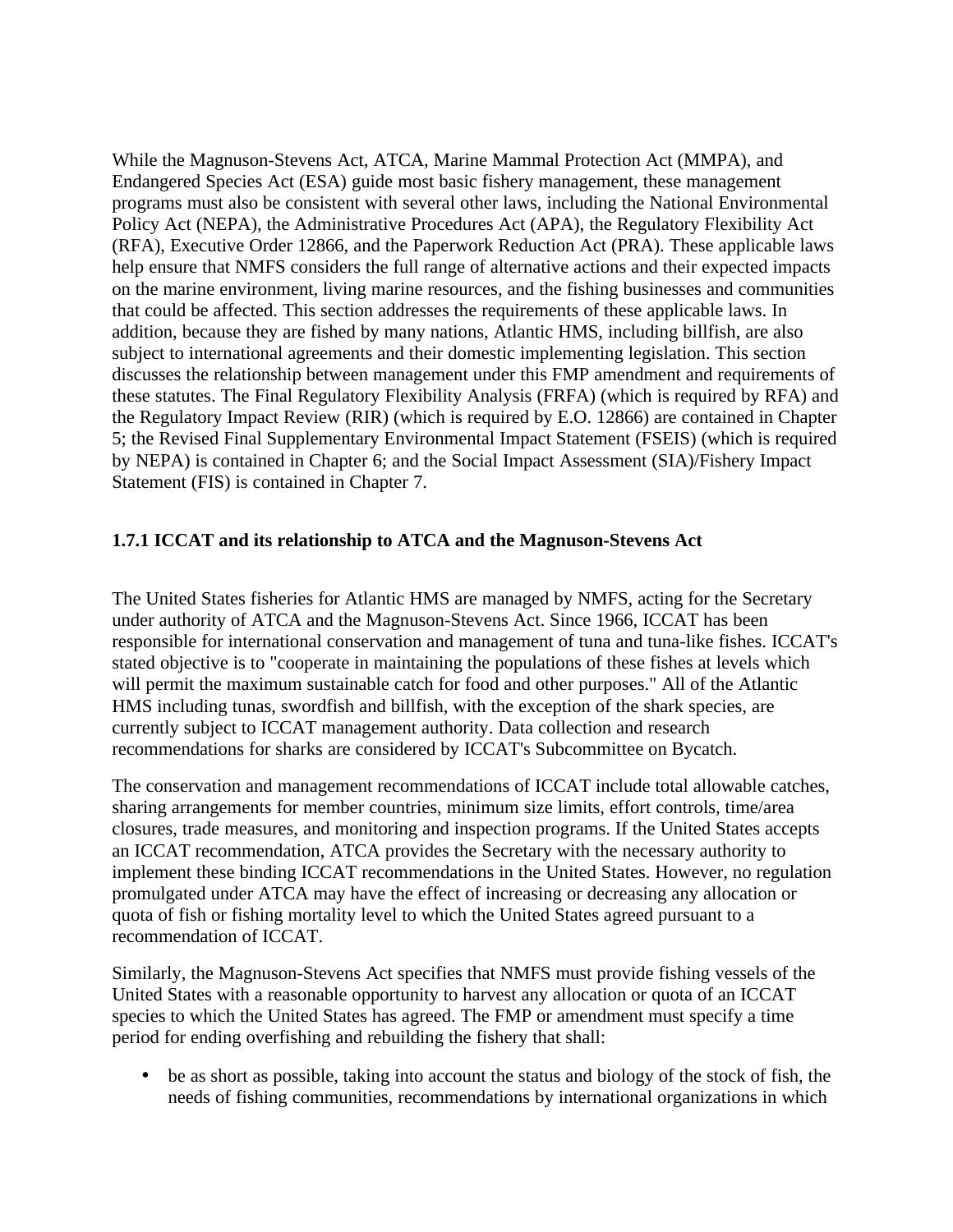the United States participates, and the interaction of the overfished stock within the marine ecosystem; and

• not exceed ten years, except in cases where the biology of the stock of fish, other environmental conditions, or management measures under an international agreement in which the United States participates dictate otherwise.

Further, the Magnuson-Stevens Act requires NMFS to allocate both overfishing restrictions and recovery benefits fairly and equitably among sectors of the fishery. Fisheries managed under an international agreement must reflect traditional participation of U.S. fishermen in the fishery, relative to other nations. In preparing any FMP or amendment for Atlantic HMS, NMFS must "evaluate the likely effects, if any, of conservation and management measures on participants in the affected fisheries, and minimize, to the extent practicable, any disadvantage to United States fishermen in relation to foreign competitors."

In 1997, ICCAT adopted its first-ever binding recommendation for Atlantic billfish, including a reduction in Atlantic blue marlin and white marlin landings of 25 percent from 1996 levels, starting in 1998, and to be complete in 1999; enhancement of monitoring programs; and promotion of voluntary release of live Atlantic marlin. In 1998, the United States sponsored another ICCAT recommendation directing the SCRS to develop rebuilding scenarios, as appropriate, following the 2000 assessment of Atlantic blue and white marlin and 2001 assessment of eastern and west Atlantic sailfish resources. The last SCRS assessment for Atlantic marlin was in 1996 and in 1992 for west Atlantic sailfish. These conservation and management recommendations are presented in Appendix B. ATCA provided the Secretary of Commerce with the necessary authority to implement these binding ICCAT recommendations in the United States.

## **1.7.2 The United Nations Agreement on Straddling Fish Stocks and HMS**

On December 4, 1995, the United States signed the Agreement for the Implementation of the Provisions of the United Nations Convention on the Law of the Sea (U.N. Agreement) relating to the Conservation and Management of Straddling Fish Stocks and Highly Migratory Fish Stocks. The U.N. Agreement has its origins in Agenda 21, the detailed plan of action adopted by the 1992 U.N. Conference on Environment and Development. It builds upon certain fisheries-related provisions of the 1982 U.N. Convention on the Law of the Sea, and reaffirms the central role of the Convention as the accepted foundation and framework for this critical body of international law. While all States have the right to engage in fishing on the high seas, the Convention qualifies this right with the duty to conserve high sea resources and to cooperate with other States in conservation efforts. In fulfilment of these obligations, multilateral fishery agreements and organizations such as ICCAT have been established to conserve and manage high sea fisheries.

The U.N. Agreement is designed to strengthen and make more specific the provisions of the Convention, and back the provisions with effective enforcement techniques and compulsory dispute settlement. This should give the international community mechanisms to reverse overfishing trends and create an opportunity to ensure sustainable marine fisheries. While the Agreement recognizes that most of the actual conservation and management work for highly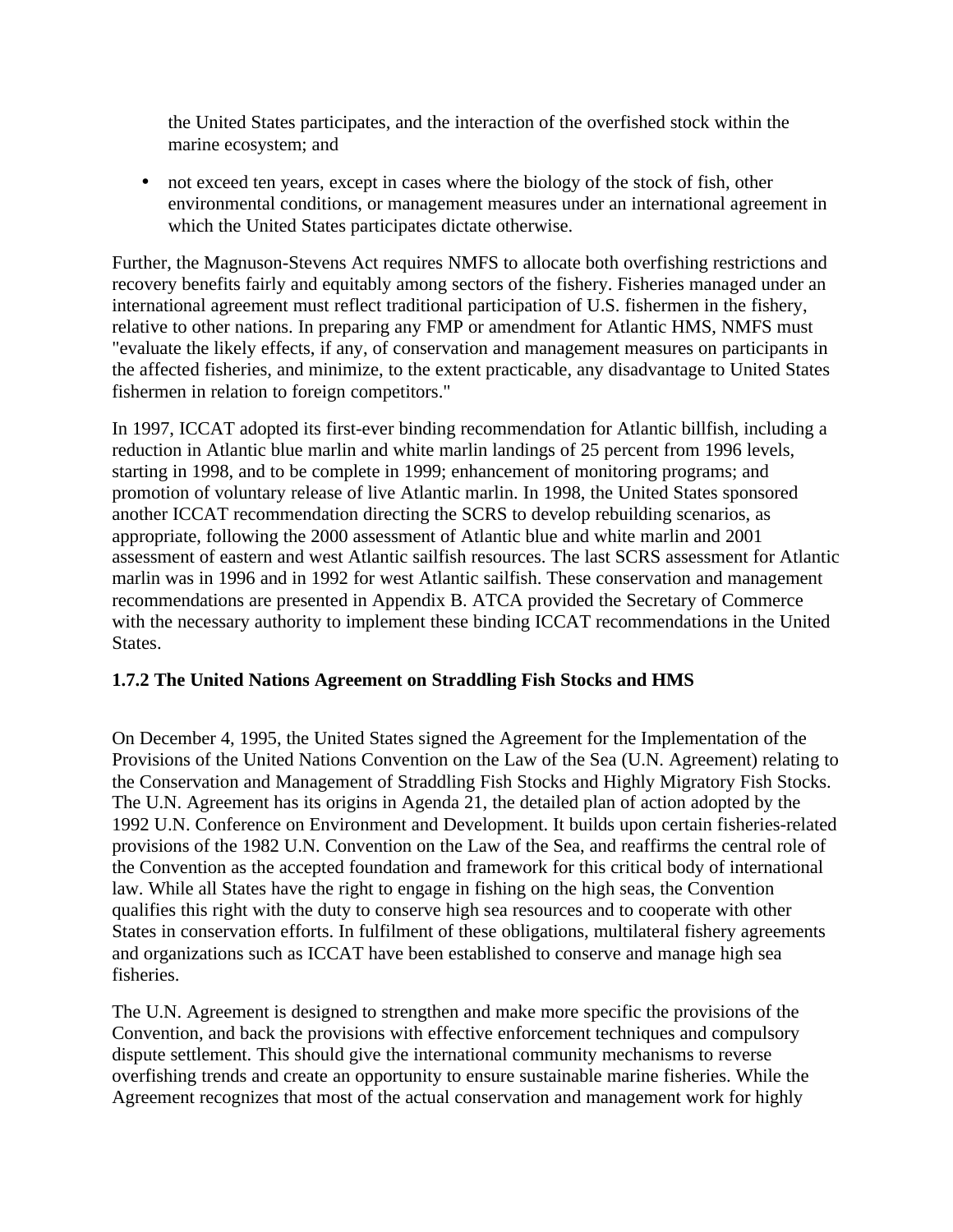migratory fish stocks must be carried out through regional fisheries organizations (e.g., ICCAT), it recommends some specific measures to strengthen the operations of such organizations. For example, Article 8(3) requires any State whose fishermen wish to harvest a stock that is governed by such an organization either to join or to agree to apply the conservation and management measures established by the organization. This Article, if properly implemented, could greatly reduce the problems associated with "non-party" fishing.

The U.N. Agreement sets forth general principles for fishery conservation and management, including obligations to:

- ensure the long-term sustainability of these stocks;
	- take measures that are based on the best scientific information available:
	- assess relevant environmental impacts;
	- adopt conservation and management measures for other stocks belonging to the same ecosystem;
	- minimize catch of non-target species; and
	- take measures to prevent or eliminate overfishing and excess fishing capacity.

# **1.7.3 Other Fishery Management Plans**

The Atlantic billfish FMP amendment may effect management of other fisheries managed by an FMP under one or more of the five Fishery Management Councils with authority in the Atlantic Ocean. A reduction in recreational effort directed toward Atlantic billfish may result in increased activity targeting other pelagic species (e.g., dolphin, king mackerel, wahoo). Conversely, management of the dolphin fishery and dogfish fishery may affect the management of HMS, including Atlantic billfish. The dolphin fishery is currently managed under the Coastal Migratory Pelagics of the Gulf of Mexico and South Atlantic FMP, prepared jointly by the South Atlantic and Gulf of Mexico Fishery Management Councils. The dolphin fishery may be directly affected by final management action of this FMP amendment that result in a shift in recreational efforts, further increasing recreational participation in the dolphin and other coastal pelagic fisheries. The SAFMC is currently working on a separate fishery management plan for dolphin and wahoo (Section 1.5). Spiny dogfish and smooth dogfish are the subject of a management program under development by the New England and Mid-Atlantic Fishery Management Councils. On January 1998, the  $26<sup>th</sup>$ Northeast Regional Stock Assessment Workshop determined that the spiny dogfish stock is over-exploited based on evidence that mean lengths of spiny dogfish are declining rapidly, minimum biomass estimates of mature females have decreased by nearly 50 percent since 1990, and fishing mortality rates are well above sustainable levels. On April 3, 1998, NMFS notified the Mid-Atlantic and New England Fishery Management Councils, which share joint management responsibilities for spiny dogfish, that the fishery was overfished, thus initiating the one-year time frame for development of an FMP, as required under the Magnuson-Stevens Act. NMFS also published notice that spiny dogfish were being added to the list of overfished fisheries on April 10, 1998 (63 FR 17820).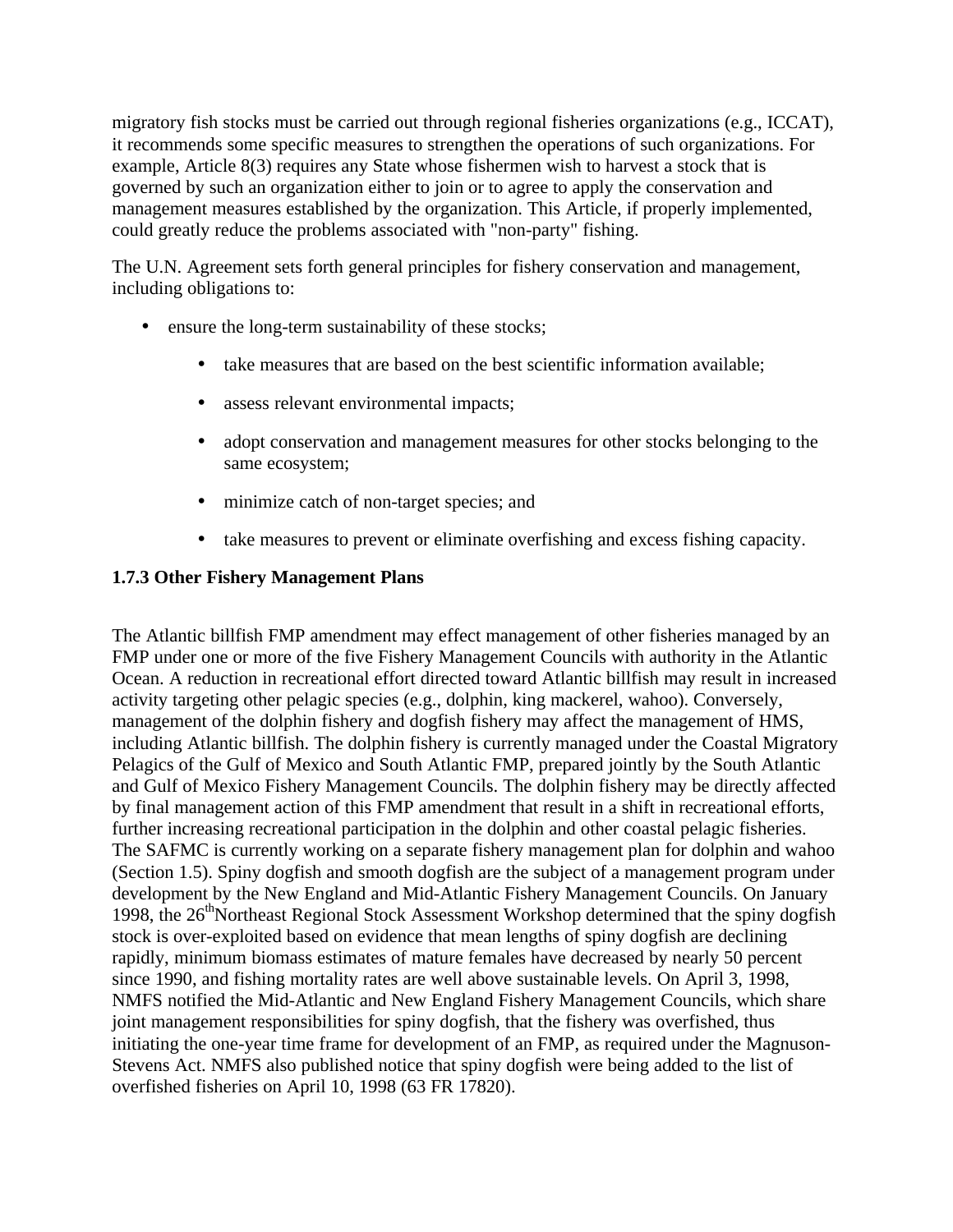# **1.7.4 Relationship of this FMP to Existing HMS Management**

The HMS FMP incorporates all existing management measures for Atlantic tunas and north Atlantic swordfish that have been issued previously under the authority of ATCA. It also incorporates all existing management measures for north Atlantic swordfish and Atlantic sharks that have been issued previously under the authority of the Magnuson-Stevens Act. The HMS FMP replaces the existing FMPs for Atlantic swordfish and sharks and establishes an FMP for Atlantic tunas. Notable modifications or additions to the existing management program are discussed in the HMS FMP, along with a discussion of all existing management measures retained by the plan and any modifications.

## **1.7.5 Paperwork Reduction Act**

The purpose of the Paperwork Reduction Act (PRA) is to limit the paperwork burden on the public and constituents. The Director of the Office of Management and Budget has the authority to manage information collection and record keeping requirements in order to reduce paperwork burdens. This authority encompasses the establishment of guidelines and policies and the approval of information collection requests.

This FMP amendment contains collection-of-information requirements subject to PRA. Fishing tournament registration and selective reporting in §644.5 is approved by OMB under control number 0648-0323 and is estimated at 10 minutes per report. This FMP amendment also includes a new collection-of-information requirement, in conjunction with the HMS FMP, for permits and logbook submissions from charter/headboats targeting Atlantic HMS and other highly migratory species. PRA packages for all requests for data outlined in this FMP have been submitted to OMB for approval as required by law.

## **1.7.6 Coastal Zone Management**

Section 307(c)(1) of the Federal Coastal Zone Management Act of 1972 (16 U.S.C. 1451) requires that all federal activities that directly affect the coastal zone be consistent with approved state coastal zone management programs to the maximum extent practicable. The Eastern coastal states and the U.S. territories of Puerto Rico and the U.S. Virgin Islands all have programs approved by the Secretary of Commerce. Based upon the assessment of this amendment's impacts, the final actions in this FMP amendment are an improvement to Federal regulations governing Atlantic billfish, and is consistent to the maximum extent practicable with the approved coastal zone management programs of affected states in the management area. This determination has been submitted to the responsible state agencies administering approved Coastal Zone Management programs for review under Section 307 of the CZMA.

# **1.7.7 Endangered Species Act**

The ESA provides for the protection and conservation of threatened and endangered species of fish, wildlife, and plants. Section  $7(a)(1)$  of the ESA requires Federal agencies to use their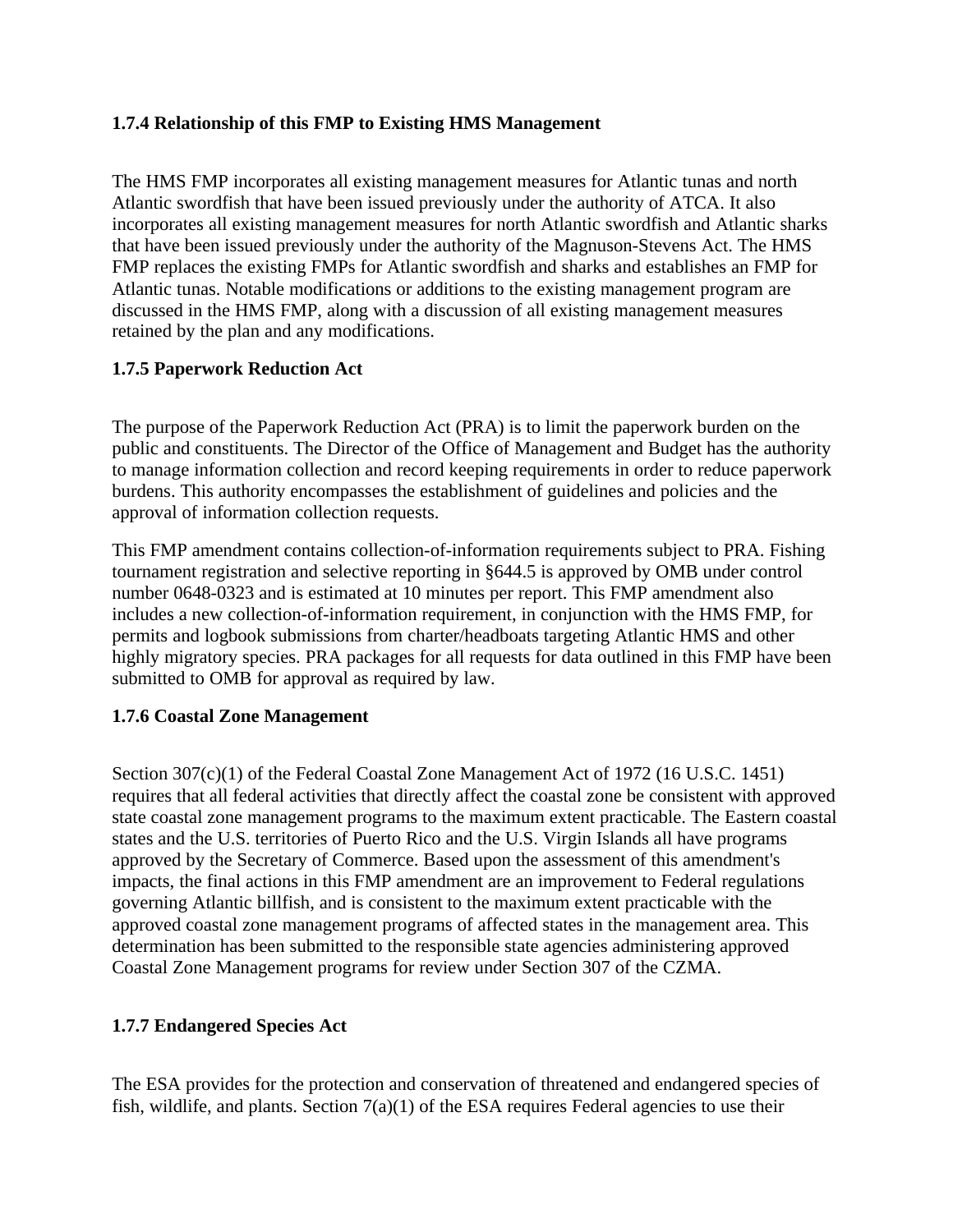authorities to conserve endangered or threatened species. Furthermore, section 7(a)(2) requires Federal agencies to ensure that any action authorized, funded, or carried out by such agencies is not likely to jeopardize the continued existence of an endangered or threatened species, or result in the destruction or adverse modification of critical habitat of a listed species. Of the listed endangered and threatened species under NMFS jurisdiction that occur in the Atlantic billfish management unit, there are several species caught as bycatch in the pelagic longline fishery. These include the following sea turtle species: green, hawksbill, Kemp's (Atlantic) ridley, leatherback, and loggerhead. A section 7 consultation was recently completed to assess the impacts of this FMP amendment, with a finding of no impacts on endangered species.

## **1.7.8 Marine Mammal Protection Act**

The Marine Mammal Protection Act of 1972 (MMPA) is the principal Federal legislation that guides marine mammal species protection and conservation policy. The 1994 Amendments to the MMPA introduced substantial changes to the provisions of the MMPA, including the establishment of a new regime governing interactions between marine mammals and commercial fisheries.

The 1994 Amendments require that NMFS publish, at least annually, a list of fisheries that places all U.S. commercial fisheries into one of three categories based on the level of incidental serious injury and mortality of marine mammals in each fishery. NMFS classifies each U.S. fishery according to whether it has a frequent (Category I), occasional (Category II), or a remote likelihood of (Category III) incidental mortality and serious injury to marine mammals. The categorization of a fishery in the List of Fisheries determines whether the fishery is subject to certain provisions of the MMPA, such as registration, observer coverage, and take reduction plan requirements. Fishers participating in Category I and II fisheries are required to comply with any applicable take reduction plans. Rod and reel gear is listed as Category 3.

## **1.7.9 Federalism**

This FMP does not contain policies with federalism implications sufficient to warrant the preparation of an assessment under E.O. 12612. The affected states have been closely involved in developing the management measures through their participation in the HMS Advisory Panel. The states were invited specifically to the February 1999 joint Advisory Panel meeting to discuss state and Federal concerns.

## **1.7.10 Executive Order 12866 (E.O. 12866)**

Based on the definition of "significant regulatory action" in Section 3(f) of E.O. 12866, NMFS concludes that the final actions in the Atlantic billfish FMP amendment are not significant. The Office of Information and Regulatory Affairs, Office of Management and Budget, will be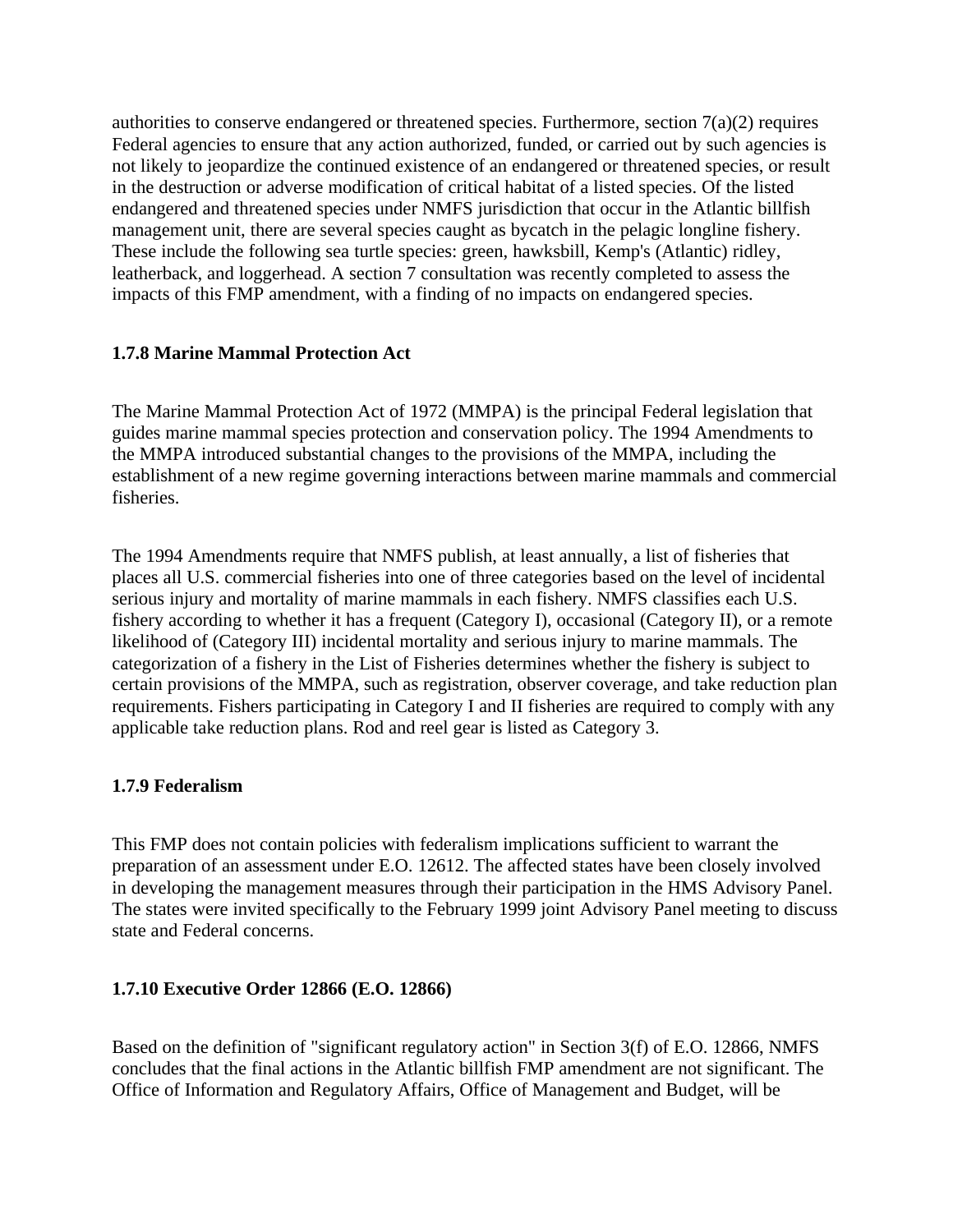notified concerning the final FMP amendment and the agency's determination that this FMP amendment is not significant.

# **1.7.11 Executive Order 12962 (E.O. 12962)**

On June 7, 1995, the President signed E.O. 12963 - Recreational Fisheries to improve the quality, function, sustainable productivity, and distribution of U.S. aquatic resources for increased recreational fishing opportunities nationwide. This E.O. is of particular relevance to the Atlantic billfish FMP amendment since the 1988 FMP reserved the Atlantic billfish resource within the U.S. EEZ for recreational anglers. Measures contained within the FMP amendment meet Section 1 requirements of E.O. 12962 by implementing actions to rebuild overfished Atlantic billfish stocks toward improving the sustainability of recreational fishing for U.S. anglers, and developing outreach programs designed to enhance conservation measures.

# **1.7.12 Applicable State Laws and Policies**

Atlantic billfish federal regulations currently govern conservation and management measures of billfish off the Atlantic, Gulf of Mexico, and Caribbean coastal states, and prohibit the possession onboard a commercial vessel or sale in any state of a billfish harvested from its management unit. Federal regulations currently apply to Atlantic billfish shoreward of the outer boundary of the EEZ regardless where caught; however, under the final actions for Section 3.9, regulations will be extended to U.S. citizens and vessels operating throughout the Atlantic Ocean by expanding the management unit definitions and implementing regulations under both the Magnuson-Stevens Act and ATCA.

Several states have billfish regulations that are more restrictive than current federal regulations, including:

Florida: Bag limit of 1 fish per person per day (aggregate);

Georgia: Bag limit of 1 of each species of Atlantic billfish per person per day, including Atlantic blue marlin, Atlantic white marlin, and sailfish;

Massachusetts: Bag limit of 1 of each species of Atlantic billfish per person per trip, including Atlantic blue marlin, Atlantic white marlin, and sailfish;

North Carolina: Bag limit of 1 of each species of Atlantic billfish per person per trip, including Atlantic blue marlin, Atlantic white marlin, and sailfish; and

Texas: Minimum size limits of 114 inches TL for blue marlin, 81 inches TL for white marlin and 76 inches TL for west Atlantic sailfish.

## **1.8 What's in the Atlantic Billfish FMP Amendment**

This final Atlantic billfish FMP amendment is arranged differently than the draft Amendment.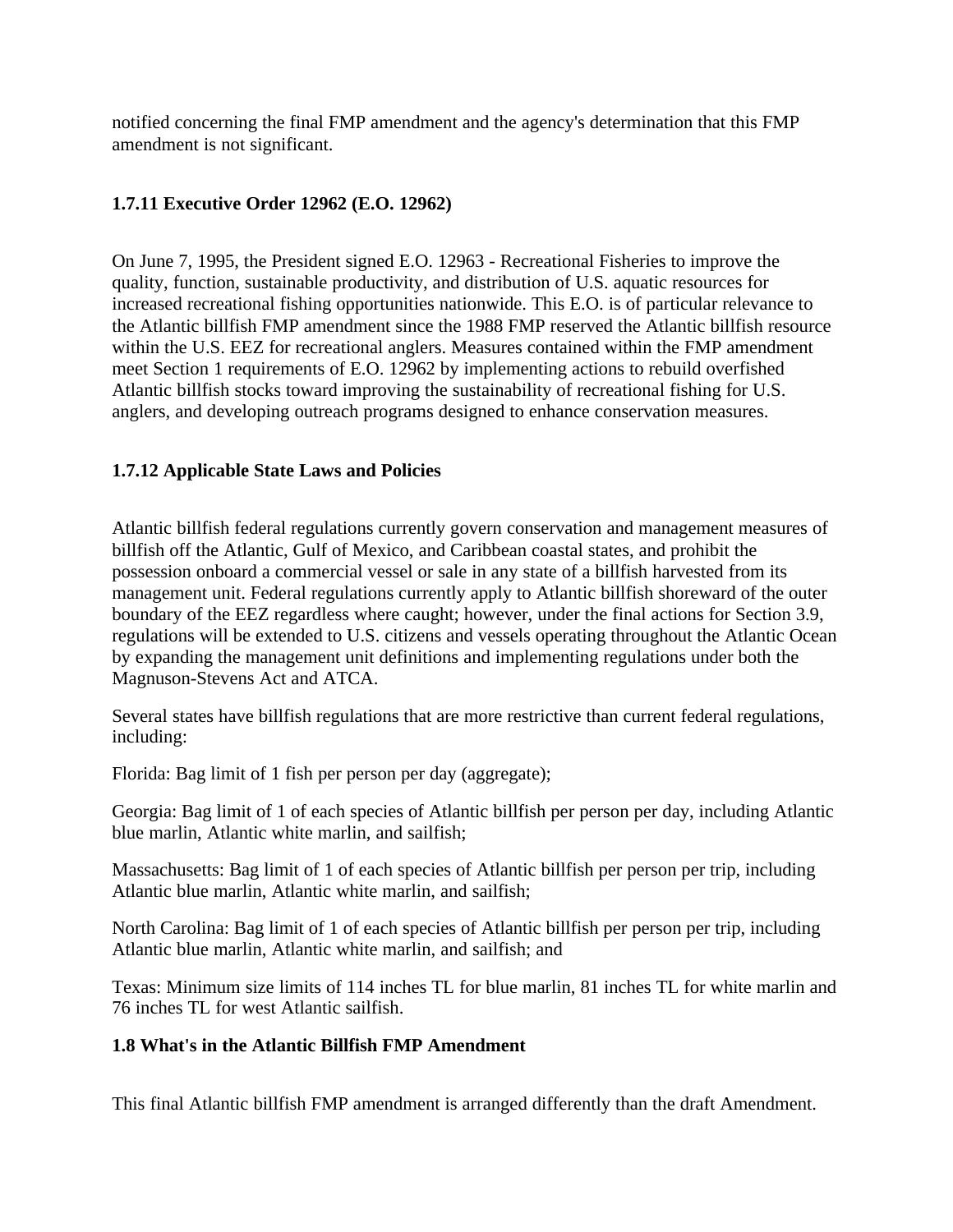The first chapter of the document includes an introduction that provides background information on the history of Atlantic billfish management, issues and problems, objectives, summary of management measures of the final FMP amendment, research needs, and association with other laws, international agreements and FMPs. Chapter 2 contains information on the status of the stocks, aspects of the international and domestic Atlantic billfish fisheries, social and economic components of Atlantic billfish fisheries, a description of gear types, the permitting and reporting regime before implementation of this FMP amendment, and existing time/area closures. Chapter 3 contains management measures designed to rebuild overfished stocks and maintain the stocks that are rebuilt, along with the frameworking procedure. Chapter 4 contains the Atlantic billfish essential fishery habitat information, including information on habitat, Atlantic billfish life histories, threats to essential fishery habitat, and research needs. Chapter 5 includes the Regulatory Impact Review (RIR) and the Final Regulatory Flexibility Analysis (FRFA). The Revised Final Supplemental Environmental Impact Statement (FSEIS) is found in Chapter 6. The Social Impact Assessment (SIA) and Fishery Impact Statement are contained in final chapter. The final FMP amendment also contains appendices in support of information provided in various chapters.

## **1.9 Relationship of the Atlantic Billfish FMP to the Magnuson-Stevens Act Requirements**

The Magnuson-Stevens Act establishes the authority and responsibility of the Secretary of Commerce to develop fishery management plans and subsequent amendments for Atlantic HMS. Magnuson-Stevens Act requires NMFS to allocate both overfishing restrictions and recovery benefits fairly and equitably among sectors of the fishery. As discussed previously, fisheries managed under an international agreement, such as HMS, must reflect traditional participation in the fishery, relative to other nations, by fishermen of the United States. In preparing any FMP or amendment for Atlantic HMS, NMFS must "evaluate the likely effects, if any, of conservation and management measures on participants in the affected fisheries, and minimize, to the extent practicable, any disadvantage to United States fishermen in relation to foreign competitors."

The content of this Atlantic billfish FMP amendment is consistent with the required provisions of section 303(a) and other provisions of the Magnuson-Stevens Act, including the assistance of the Atlantic billfish Advisory Panel in its development. This section lists the required provisions for a FMP.

SEC. 303. CONTENTS OF FISHERY MANAGEMENT PLANS 16 U.S.C. 1853 95-354, 99-659, 101-627, 104-297

(a) REQUIRED PROVISIONS.--Any fishery management plan which is prepared by any Council, or by the Secretary, with respect to any fishery, shall-

(1) contain the conservation and management measures, applicable to foreign fishing and fishing by vessels of the United States, which are-

(A) necessary and appropriate for the conservation and management of the fishery to prevent overfishing and rebuild overfished stocks, and to protect, restore, and promote the long-term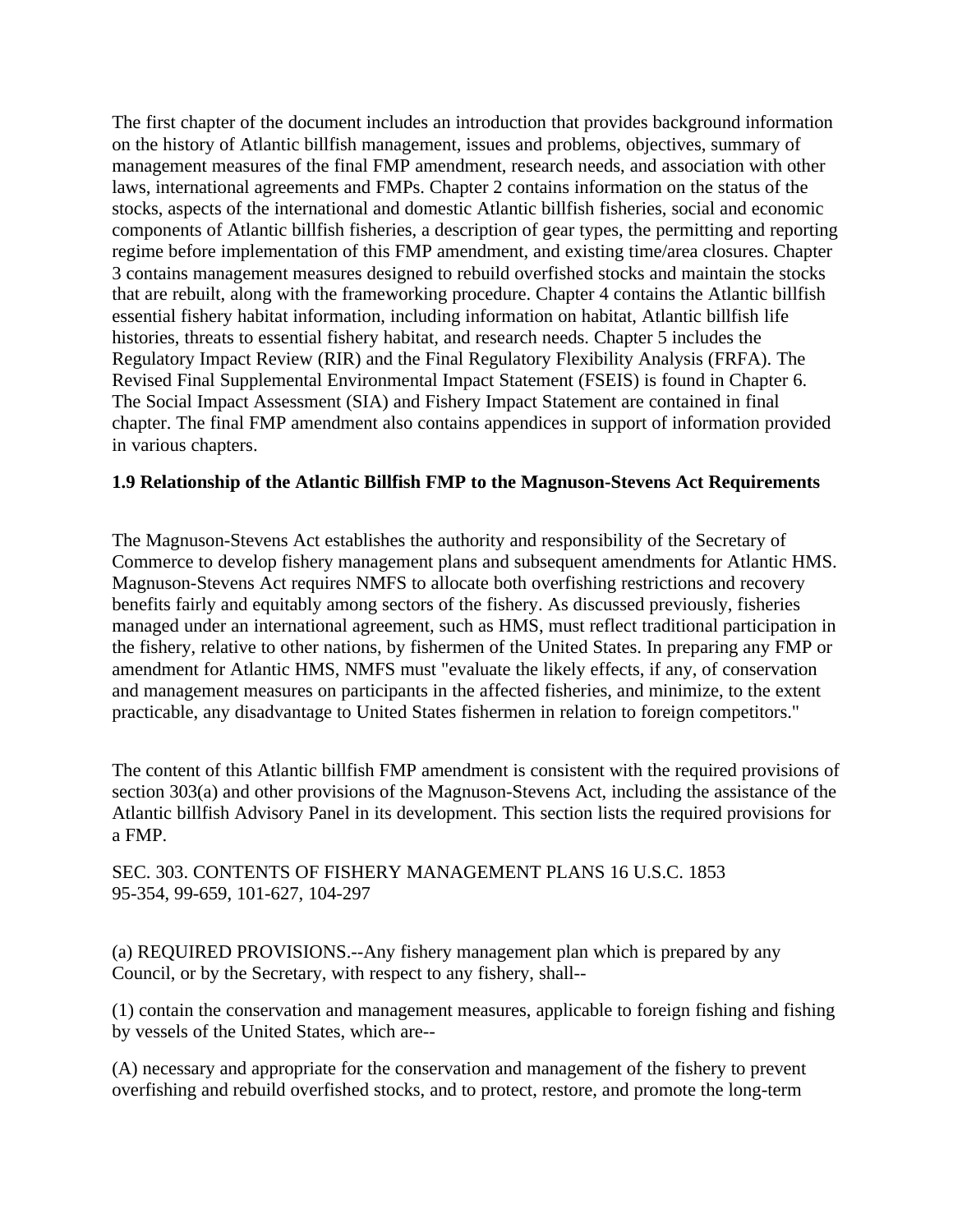(B) described in this subsection or subsection (b), or both; and

consistent with the national standards, the other provisions of this Act, regulations implementing recommendations by international organizations in which the United States

applicable law;

(2)

involved, the type and quantity of fishing gear used, the species of fish involved and their location, the cost likely to be incurred in management, actual and potential revenues from the

Indian treaty fishing rights, if any;

## (3)

yield and optimum yield from, the fishery, and include a summary of the information utilized in making such specification;

assess and specify-

(A)

will harvest the optimum yield specified under paragraph (3),

(B)

vessels of the United States and can be made available for foreign fishing, and

(C)

process that portion of such optimum yield that will be harvested by fishing vessels of the United States;

specify the pertinent data which shall be submitted to the Secretary with respect to commercial, recreational, and charter fishing in the fishery, including, but not limited to,

fish or weight thereof, areas in which fishing was engaged in, time of fishing, number of hauls, and the estimated processing capacity of, and the actual processing capacity utilized by, United

(6) consider and provide for temporary adjustments, after consultation with the Coast Guard and

harvesting because of weather or other ocean conditions affecting the safe conduct of the fishery; except that the adjustment shall not adversely affect conservation efforts in other fisheries or

(7) describe and identify EFH for the fishery based on the guidelines established by the Secretary

caused by fishing, and identify other actions to encourage the conservation and enhancement of such habitat;

in the case of a fishery management plan that, after January 1, 1991, is submitted to the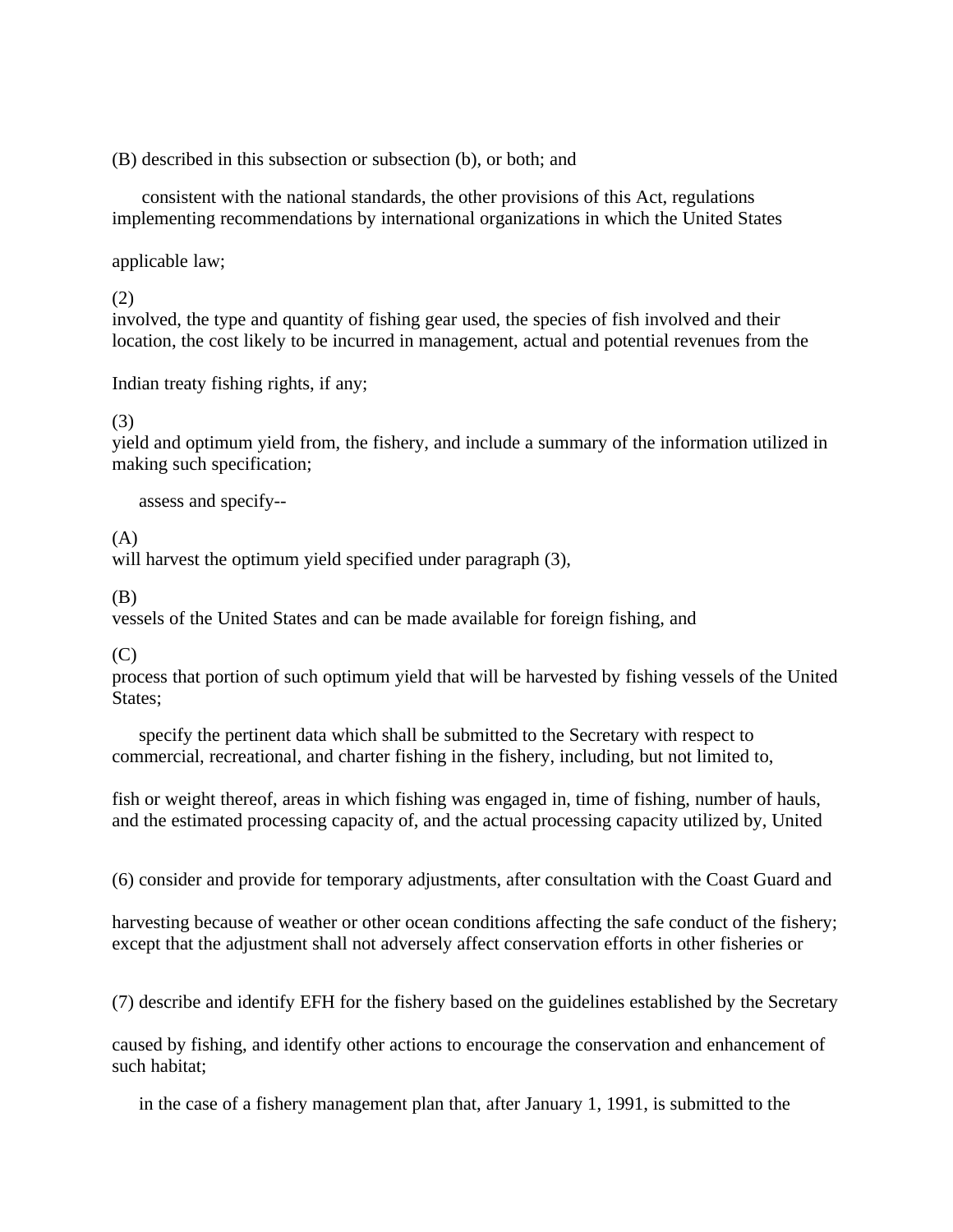Secretary for review under section 304(a) (including any plan for which an amendment is submitted to the Secretary for such review) or is prepared by the Secretary, assess and specify the nature and extent of scientific data which is needed for effective implementation of the plan;

(9) include a fishery impact statement for the plan or amendment (in the case of a plan or amendment thereto submitted to or prepared by the Secretary after October 1, 1990) which shall assess, specify, and describe the likely effects, if any, of the conservation and management measures on

(A) participants in the fisheries and fishing communities affected by the plan or amendment; and

(B) participants in the fisheries conducted in adjacent areas under the authority of another Council, after consultation with such Council and representatives of those participants;

(10) specify objective and measurable criteria for identifying when the fishery to which the plan applies is overfished (with an analysis of how the criteria were determined and the relationship of the criteria to the reproductive potential of stocks of fish in that fishery) and, in the case of a fishery which the Council or the Secretary has determined is approaching an overfished condition or is overfished, contain conservation and management measures to prevent overfishing or end overfishing and rebuild the fishery;

(11) establish a standardized reporting methodology to assess the amount and type of bycatch occurring in the fishery, and include conservation and management measures that, to the extent practicable and in the following priority

(A) minimize bycatch; and

(B) minimize the mortality of bycatch which cannot be avoided;

(12) assess the type and amount of fish caught and released alive during recreational fishing under catch and release fishery management programs and the mortality of such fish, and include conservation and management measures that, to the extent practicable, minimize mortality and ensure the extended survival of such fish;

(13) include a description of the commercial, recreational, and charter fishing sectors which participate in the fishery and, to the extent practicable, quantify trends in landings of the managed fishery resource by the commercial, recreational, and charter fishing sectors; and

(14) to the extent that rebuilding plans or other conservation and management measures which reduce the overall harvest in a fishery are necessary, allocate any harvest restrictions or recovery benefits fairly and equitably among the commercial, recreational, and charter fishing sectors in the fishery.

97-453, 99-659, 101-627, 102-251, 104-297

(b) DISCRETIONARY PROVISIONS.--Any fishery management plan which is prepared by any Council, or by the Secretary, with respect to any fishery, may-

(1) require a permit to be obtained from, and fees to be paid to, the Secretary, with respect to--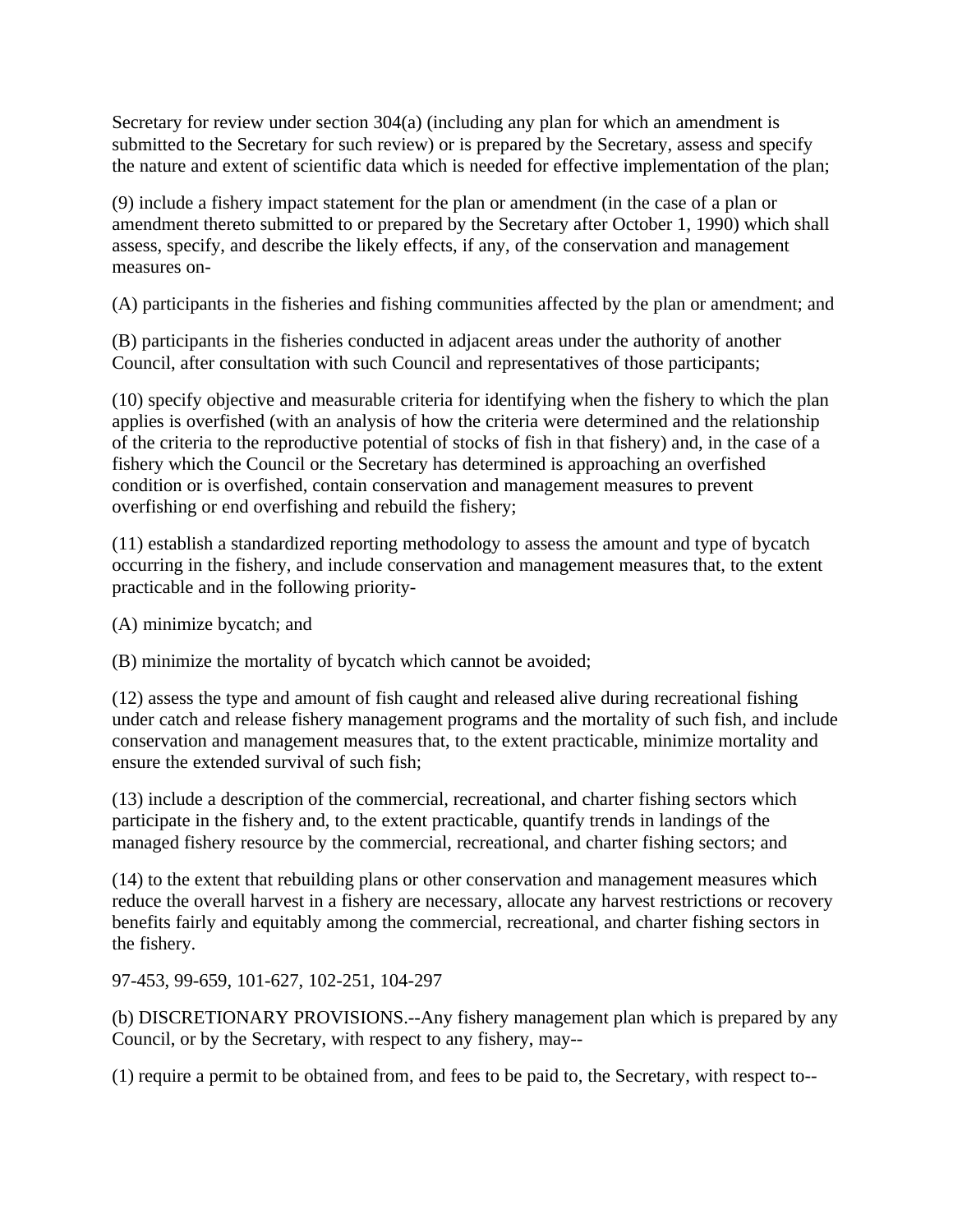(A) any fishing vessel of the United States fishing, or wishing to fish, in the exclusive economic zone [or special areas,]\* or for anadromous species or Continental Shelf fishery resources beyond such zone [or areas]\*;

(B) the operator of any such vessel; or

(C) any United States fish processor who first receives fish that are subject to the plan;

(2) designate zones where, and periods when, fishing shall be limited, or shall not be permitted, or shall be permitted only by specified types of fishing vessels or with specified types and quantities of fishing gear;

(3) establish specified limitations which are necessary and appropriate for the conservation and management of the fishery on the

(A) catch of fish (based on area, species, size, number, weight, sex, bycatch, total biomass, or other factors);

(B) sale of fish caught during commercial, recreational, or charter fishing, consistent with any applicable Federal and State safety and quality requirements; and

(C) transshipment or transportation of fish or fish products under permits issued pursuant to section 204;

(4) prohibit, limit, condition, or require the use of specified types and quantities of fishing gear, fishing vessels, or equipment for such vessels, including devices which may be required to facilitate enforcement of the provisions of this Act;

(5) incorporate (consistent with the national standards, the other provisions of this Act, and any other applicable law) the relevant fishery conservation and management measures of the coastal States nearest to the fishery;

(6) establish a limited access system for the fishery in order to achieve optimum yield if, in developing such system, the Council and the Secretary take into account

(A) present participation in the fishery,

(B) historical fishing practices in, and dependence on, the fishery,

(C) the economics of the fishery,

(D) the capability of fishing vessels used in the fishery to engage in other fisheries,

(E) the cultural and social framework relevant to the fishery and any affected fishing communities, and

(F) any other relevant considerations;

(7) require fish processors who first receive fish that are subject to the plan to submit data (other than economic data) which are necessary for the conservation and management of the fishery;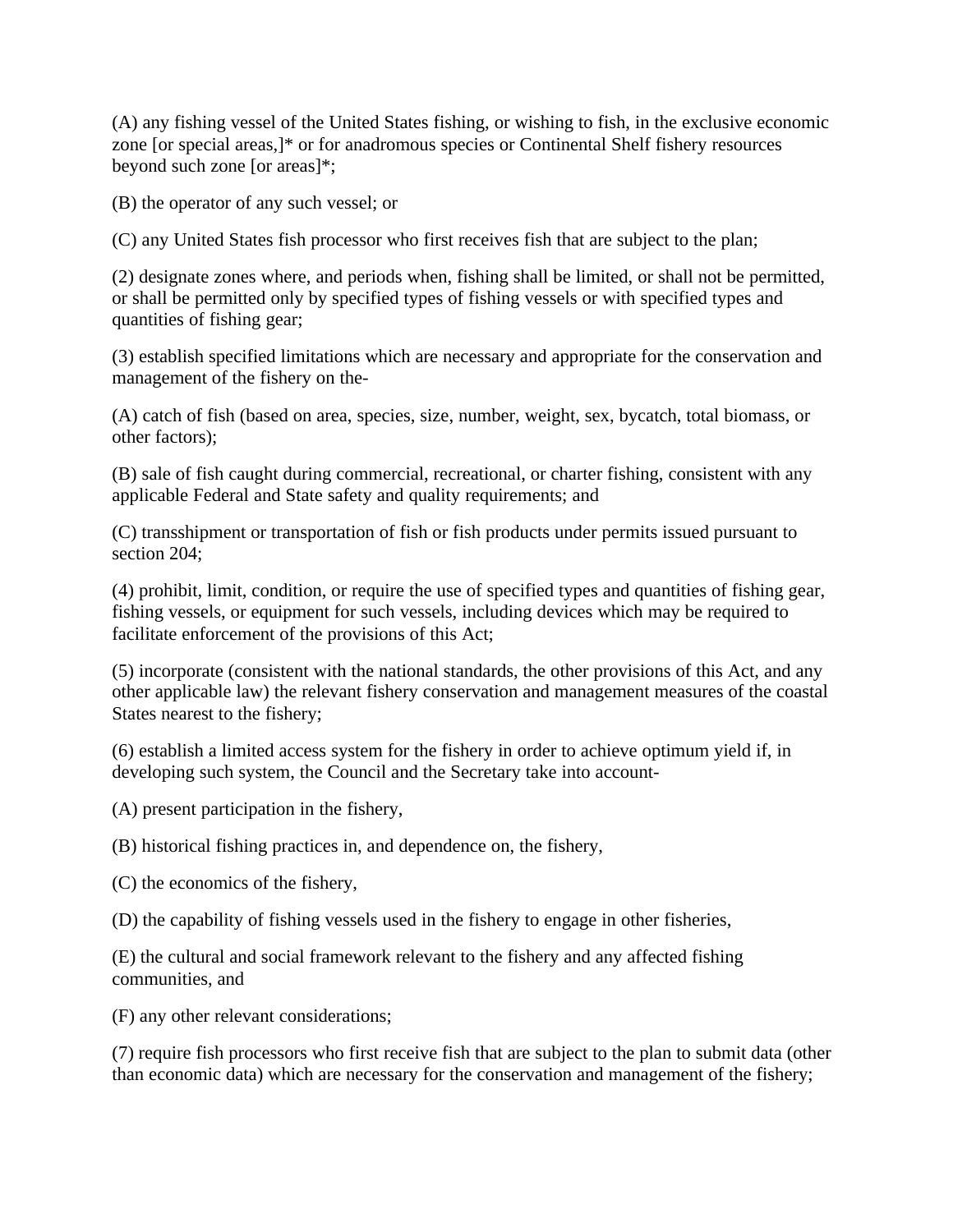(8) require that one or more observers be carried on board a vessel of the United States engaged in fishing for species that are subject to the plan, for the purpose of collecting data necessary for the conservation and management of the fishery; except that such a vessel shall not be required to carry an observer on board if the facilities of the vessel for the quartering of an observer, or for carrying out observer functions, are so inadequate or unsafe that the health or safety of the observer or the safe operation of the vessel would be jeopardized;

(9) assess and specify the effect which the conservation and management measures of the plan will have on the stocks of naturally spawning anadromous fish in the region;

(10) include, consistent with the other provisions of this Act, conservation and management measures that provide harvest incentives for participants within each gear group to employ fishing practices that result in lower levels of bycatch or in lower levels of the mortality of bycatch;

(11) reserve a portion of the allowable biological catch of the fishery for use in scientific research; and

(12) prescribe such other measures, requirements, or conditions and restrictions as are determined to be necessary and appropriate for the conservation and management of the fishery

## **1.10 List of Preparers**

The development of this FMP involved input from numerous government agencies and constituent groups, including: the NMFS Southeast Fisheries Science Center; the NMFS Northeast Fisheries Science Center; the NMFS Northeast Regional Office; the NMFS Southeast Regional Office; NMFS Headquarters Staff (F/SF; F/PR; F/HC; F/ST; F/PA); and the U.S. ICCAT Advisory Committee. Staff members of the Highly Migratory Species Management Division, Office of Sustainable Fisheries (OSF), National Marine Fisheries Service involved in preparing this FMP amendment include:

| Eric Barber                                                                                                                                                                    | Karyl Brewster-Geisz  | Kathy Goldsmith    |  |  |
|--------------------------------------------------------------------------------------------------------------------------------------------------------------------------------|-----------------------|--------------------|--|--|
| Rachel Husted                                                                                                                                                                  | Sari Kiraly           | Jenny Lee          |  |  |
| Rebecca Lent                                                                                                                                                                   | <b>Brad McHale</b>    | Sarah McLaughlin   |  |  |
| Steve Meyers                                                                                                                                                                   | Mark Murray-Brown     | Ron Rinaldo        |  |  |
| <b>Christopher Rogers</b>                                                                                                                                                      | Margo Schulze         | Pat Scida          |  |  |
| <b>Jeron Stannard</b>                                                                                                                                                          | <b>Jill Stevenson</b> | <b>Buck Sutter</b> |  |  |
| Maria Uitterhoeve                                                                                                                                                              | Pat Wilbert           |                    |  |  |
| Valuable assistance was provided by staff of other OSF and NMFS offices. Staff members of<br>these other offices who were greatly involved in the development of this FMP are: |                       |                    |  |  |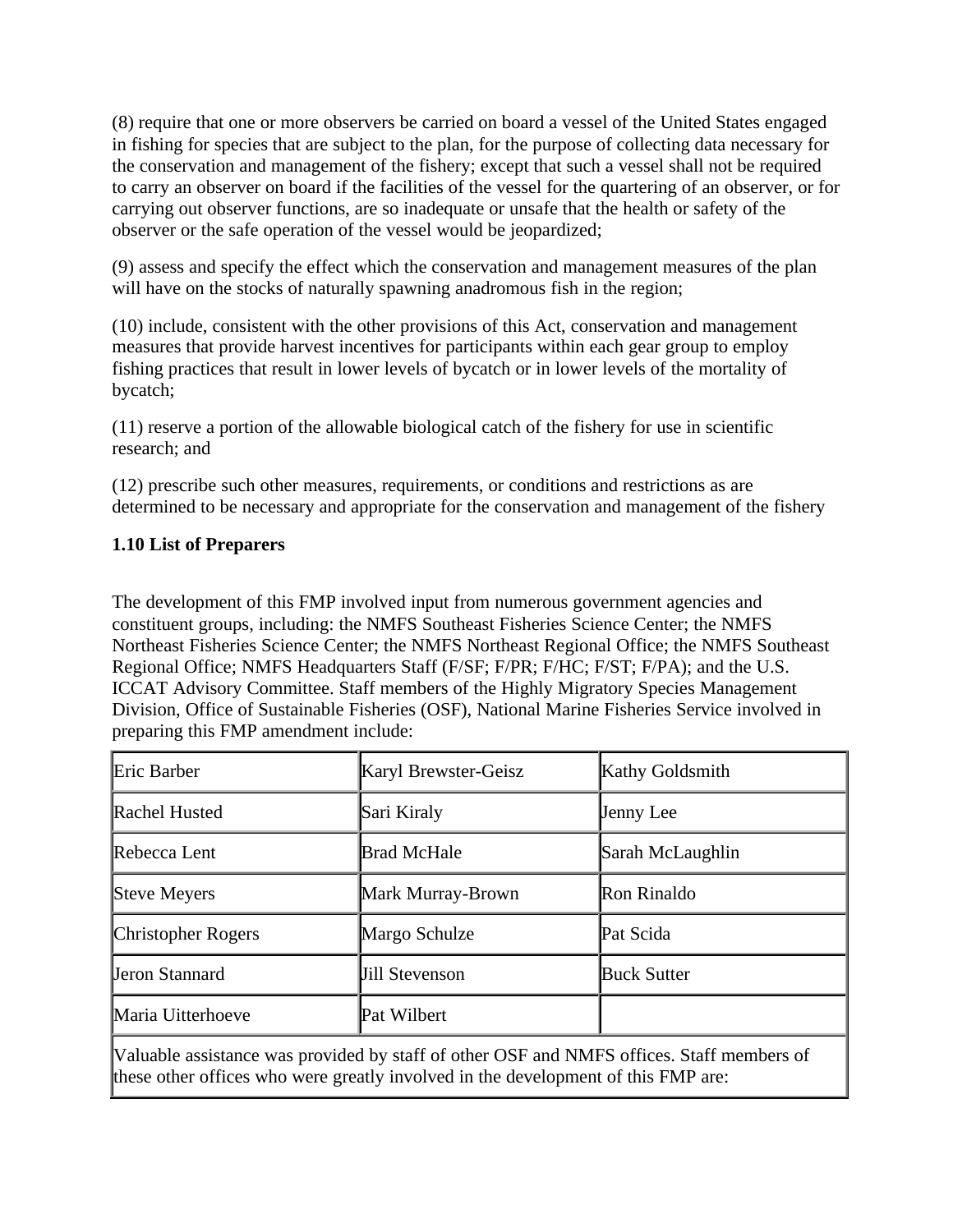| Anna                                                                                                                    | George Bell             | Guy                  |  |  |  |
|-------------------------------------------------------------------------------------------------------------------------|-------------------------|----------------------|--|--|--|
| Donna Brewer                                                                                                            | <b>Barbara Comstock</b> | <b>Enric Cortes</b>  |  |  |  |
| <b>Jean Cramer</b>                                                                                                      | Otha Easley             | Mark Farber          |  |  |  |
| Mike Fraser                                                                                                             | Ron Hill                | Herb Kumpf           |  |  |  |
| Catherine Lewers                                                                                                        | Pamela Mace             | <b>Gary Matlock</b>  |  |  |  |
| Mariam McCall                                                                                                           | John Poffenberger       | <b>Joe Powers</b>    |  |  |  |
| Eric Prince                                                                                                             | Paul Raymond            | William Richards     |  |  |  |
| <b>Rick Roberts</b>                                                                                                     | Gerry Scott             | <b>Helen Troupos</b> |  |  |  |
| Tracy Thompson                                                                                                          | Doris Tucker            | <b>Steve Turner</b>  |  |  |  |
|                                                                                                                         | Kathy Wang              |                      |  |  |  |
| In addition, a number of NMFS contractors and Sea Grant fellows helped develop and create this<br><b>FMP</b> including: |                         |                      |  |  |  |
| Perry Allen                                                                                                             | Lee Benaka              | Liz Lauck            |  |  |  |
| Monica Lara                                                                                                             | Alicon Morgan           | Chris Perle          |  |  |  |
| Dan Utech                                                                                                               | Robyn Wingrove          | Doug Wilson          |  |  |  |

Besides NMFS employees and contractors, NMFS consulted with and received comments from many groups and agencies. NMFS would like to thank the participants of the HMS AP, the Billfish AP, and the Longline AP for their assistance both during the development phase and during the comment phase in preparing this FMP. In addition, NMFS received valuable support in the development of this FMP from commercial and recreational fishermen who have provided NMFS with valuable comments, information about the fisheries, and data in the form of mandatory logbooks, voluntary economic information, and observer information for many years. Comments received from the environmental community and other concerned constituents were also helpful in the development of the alternatives considered in this FMP.

## **1.11 List of Agencies and Organizations Consulted**

As part of the HMS management process, "consulting parties" participate in the preparation and evaluation of draft FMP amendment documents. The consulting parties include the U.S. Department of State (DOS); the U.S. Coast Guard (USCG); the New England Fishery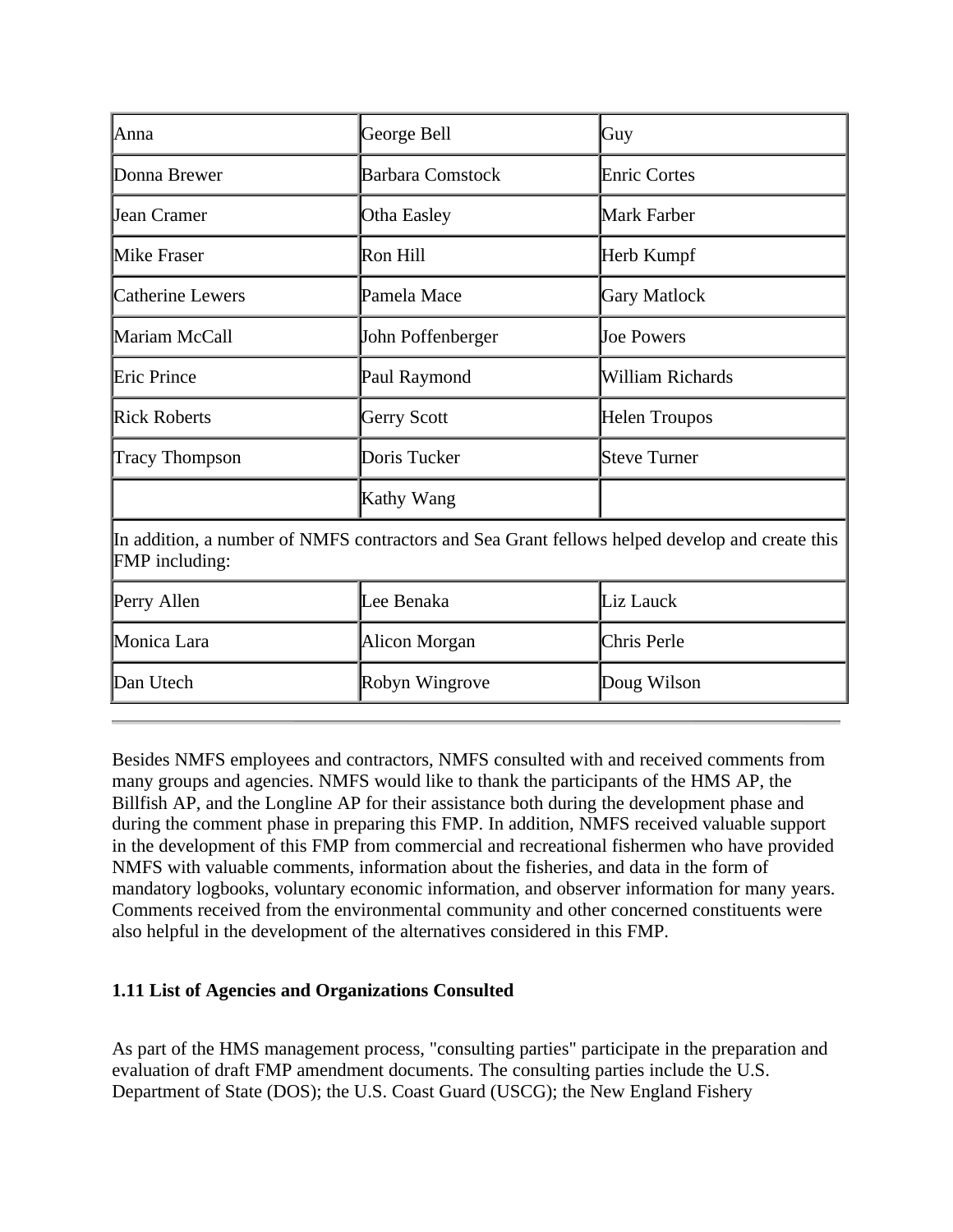Management Council; the Gulf of Mexico Fishery Management Council; the South Atlantic Fishery Management Council; the U.S. ICCAT Advisory Committee; the ICCAT Magnuson-Stevens Act. Copies of

period. NMFS carefully considered all comments received from the public and the consulting parties before developing the final actions in this FMP amendment.

Advisory Committee) are represented on the APs, providing them the opportunity to comment on

Billfish AP met seven times during development of this document. The AP is composed of representatives of the commercial and recreational fisheries, the commercial trade sector, the

headboat sector, conservation organizations, academic institutions, regional fishery management councils, state fishery management agencies, and the U.S. ICCAT Advisory Billfish AP are listed in Appendix A. All AP meetings are open to the public and each meeting includes a public comment period.

independent reviews of the species information in the essential fish habitat chapter for accuracy, clarity and completeness: Drs. E.D. D.P. de Sylva, and B. B.

#### **Chapter 1 References**

Cramer **NOAA Technical Memorandum** NMFS - SEFC - 394, 28p. , R.B. and D.J. Characteristics, Attitudes, Catch and Release Behavior, and Expenditures of Tournament Anglers in Puerto Rico. Report prepared for The Billfish FL. 27pp. Graves, J.E. and Population Genetic Structure of Atlantic Istiophorid . SCRS/96/107. for Istiophoridae Billfish Tagging Program. NMFS. The NMFS Strategic Plan. May 1997. February 1998. Peel, E.M., J. Rice, M. , and C.D. Jones. 1996. A tagging summary of The Billfish

SCRS/96/103.

Rose, **Cartilaginous Fishes.** Other Cartilaginous Fishes. TRAFFIC International. 106pp.